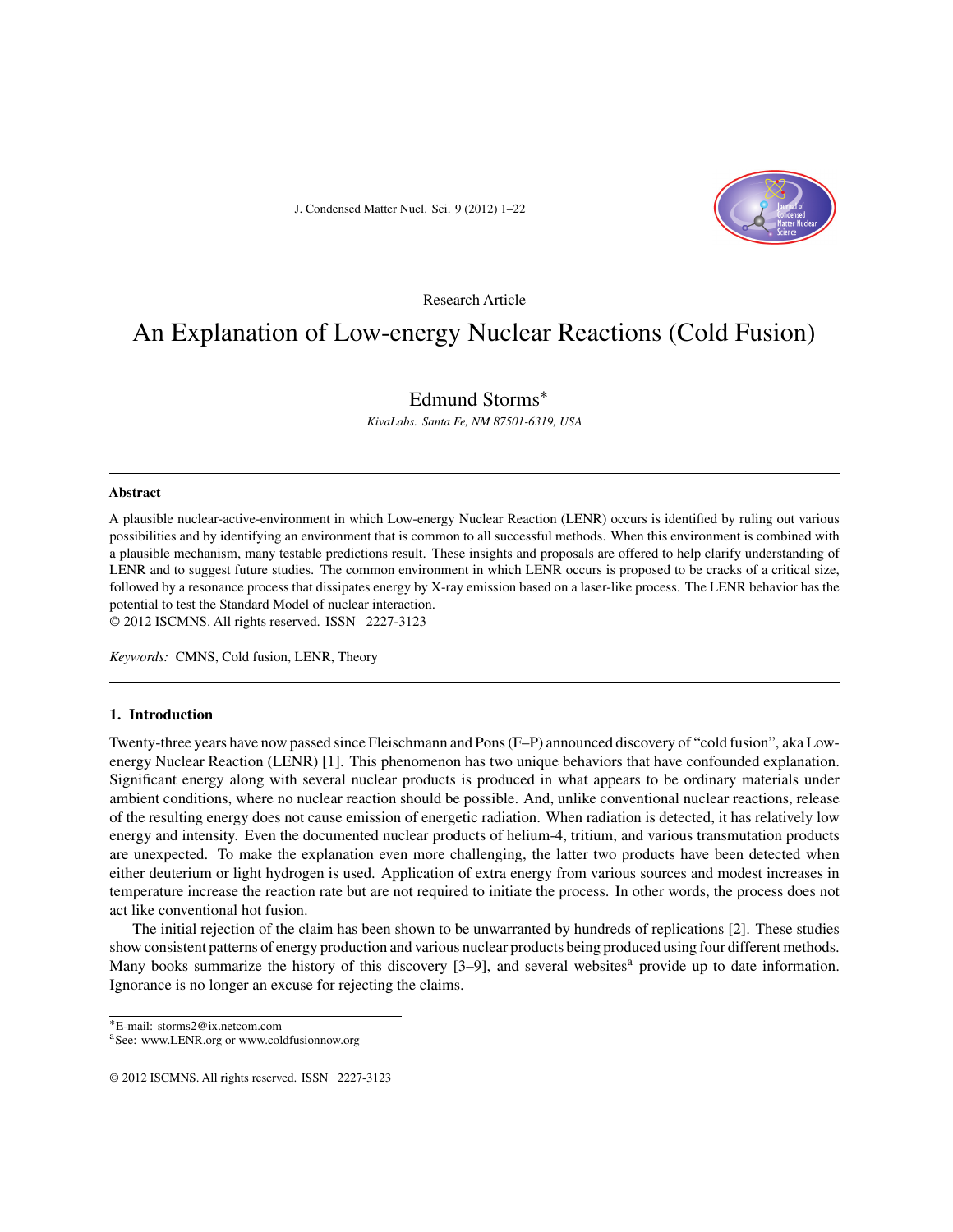This paper proposes to identify the location of the reactions within a material, how the process is expected to behave, and the general type of mechanism leading to the fusion and transmutation reactions. The goal is to find a productive approach to uniting and explaining all of the observations while resolving the apparent conflict with expected behavior based on conventional understanding of nuclear interaction. Of course, not all observations can be assumed correct. Nevertheless, enough well done studies are available to make rational judgment possible. Besides the acknowledged uncertainty in the behavior of LENR, flaws or gaps may also exist in conventional understanding of nuclear interaction, in particular in how the Coulomb barrier can be reduced and the role of the neutrino in the resulting reactions. As a result, demonstrating how LENR actually behaves may advance understanding of nuclear physics.

Attempts have been made by various theoreticians to propose a mechanism to explain how the Coulomb barrier can be reduced within the PdD lattice. These models generally involve changing the energy or local concentration of electrons. Initiation of a nuclear reaction in ordinary materials by such processes is prevented by chemical effects, as is shown later in the paper. Instead, the approach used here assumes a novel structure must form in the material before LENR is possible. The mechanism that causes the nuclear reactions occurs only within this structure, which is referred to as the "nuclear active environment" (NAE). Once this environment forms and is populated by any of the hydrogen isotopes, a fusion reaction follows. The challenge is to identify the NAE and create as much of it as possible. Identification can be accomplished by searching for a universal condition present during all successful production of LENR regardless of the method used or chemical system. Once the NAE is identified, search for the mechanism that produces LENR becomes easier. Many efforts to understand LENR have been unsuccessful because they reversed this process, i.e. by searching for the mechanism first within a single material, such as in PdD, while ignoring a unique NAE that would be present in all active material regardless of its composition or the method used.

#### **2. Discussion**

## 2.1. Nuclear active environment

The concept applies to an environment or location in which the mechanism leading to the nuclear reactions must operate. Consequently, it must form before the mechanism can start, the amount will limit the rate of energy production, and its nature will determine the mechanism that operates within it. The NAE must also be chemically independent of the normal chemical environment. Understanding and accepting these requirements are basic to what follows. Justification for this approach is provided later in the paper.

Identification of the NAE can start by finding a single condition that is present during all successful LENR studies. Requiring consistency with what is known about basic chemical behavior can set additional limits. These limits are created because electrons and nuclei in a chemical structure are arranged in tightly controlled relationships with respect to their energy and location relative to each other. Any change in this relationship will change the chemical structure and be resisted because energy is required to cause a change. This requirement cannot be avoided simply by using quantum mechanical models. Further justification for this insight is provided later in the paper.

Chemical structures, even highly modified ones at high temperatures and pressure, are known not to initiate spontaneous nuclear reactions based on experience over geological time. In other words, the nuclear mechanism rarely occurs and requires a very unique condition. The NAE is this unique condition. Its characteristics can be further limited by requiring the NAE and the nuclear mechanism to work together in a logical way. In other words, physics and chemistry have to work together to solve this problem.

LENR is proposed to involve three main events. NAE forms as the first event, the second event involves hydrogen atoms entering the NAE, and finally these atoms interact during the third event to cause a nuclear reaction. Each of these events can be described as a separate and independent process, starting with formation of the NAE. Slow formation of the NAE is proposed to cause the long delay typically experienced using the electrolytic process of F–P. Only the most general aspects of these events are outlined here, with more detail to follow in later papers.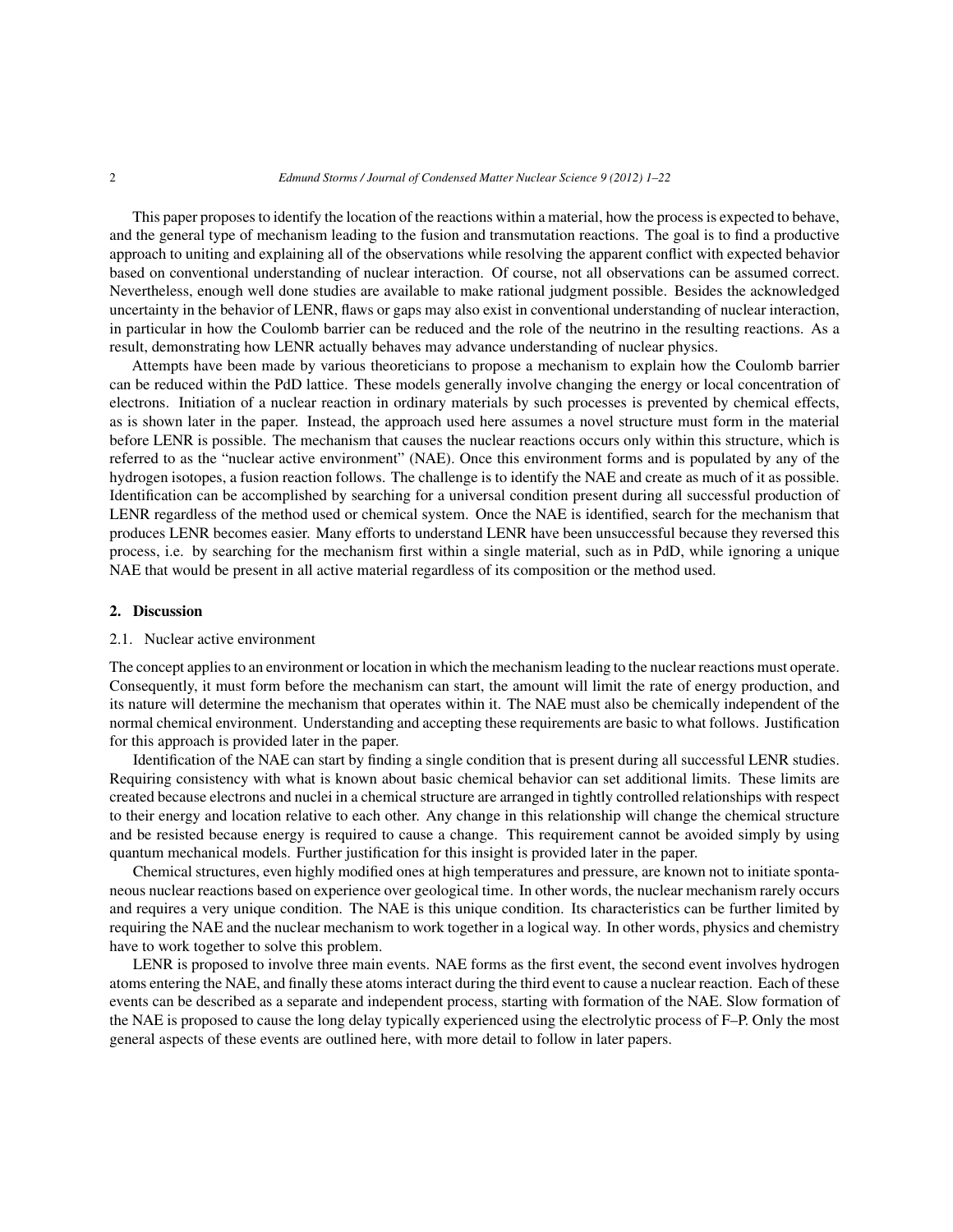The general principles that apply to any NAE need to be understood before a NAE can be proposed. First, the NAE must form. No matter how this happens or the final configuration, the formation process is expected to follow conventional chemical behavior and obey accepted laws governing such processes because it occurs in a chemical environment. A reduction in Gibbs energy must occur and the process that causes such reduction needs to be identified. Typical initiators of such changes involve a change in composition, a change in temperature, or accumulation of stress. In addition, the process of forming the NAE is probably endothermic. Obviously, a limit exists to how much NAE can form. Without a limit, power production would increase until the material is destroyed, which is not the case. A reason for this limit must be made part of a proposed process.

The second process, which involves insertion of hydrogen into the NAE, must also result in reduction of Gibbs Energy and the rate of insertion will be controlled by an activation energy<sup>b</sup>. This approach allows behavior to be predicted by applying the Laws of Thermodynamics to a collection of atoms rather than using quantum theory to describe how individual atoms might behave. In other words, focus is on the general behavior, as is typically used in chemistry, rather than on the quantum behavior of individual atoms, as is favored by physics.

The third process, involving the actual nuclear reaction, is required to be exothermic and to result in nuclear products known to occur. The details of this process will be discussed later in the paper.

Let us start by applying these basic requirements after the NAE has been created. Three major variables are expected to determine the amount of generated power.

- (1) The number of sites where nuclear reactions can occur, i.e. concentration of NAE. Obviously, the greater the number of active sites, the more power is produced.
- (2) The concentration of H or D in the NAE, which is related to the applied  $H_2$  or  $D_2$  pressure when gas is used or chemical activity when electrolysis is used. The greater the concentration of hydrogen isotopes, the more power would be produced.
- (3) The energy available at the NAE, which is normally provided by temperature. Temperature is expected to have an exponential effect within a limited range, typical of its effects on ordinary chemical reactions. This energy also can be applied using lasers or other sources. The more power applied to the sites, the greater the rate of fusion at each site and the more power is produced.

Different combinations of these variables affect each method differently. For example, the electrolytic method suffers from relatively low temperatures while benefiting from a high concentration of deuterium. In contrast, the gas loading method has low hydrogen concentration while being able to benefit from high temperatures. Both have unknown and highly variable NAE concentrations. The best way to increase the amount of energy would be to maximize all three variables. Consequently, LENR does not necessarily require a high concentration of H or D to function, as is frequently assumed. The conditions only need to combine to produce a rate that can be detected using available instruments. In addition, the variables interact in complex ways. For example, increase in temperature will lower the concentration of hydrogen, all else remaining constant, causing power to decrease when the temperature exceeds a critical value. Destruction of the NAE by too high a temperature or excessive local energy production can also reduce the rate.

Once the NAE forms, the subsequent mechanism operating at the nuclear level may be very unusual, but the researcher has no influence over this reaction. It occurs spontaneously and automatically. Trying to influence the

<sup>&</sup>lt;sup>b</sup>Conventional chemistry uses the relationship ( $k = A e^{-E/RT}$ ). This could be applied to LENR if "k" is related to power produced by the nuclear reaction, T is the temperature in the NAE, and E is the activation energy for forming the NAE or for making  $H^+$  (D<sup>+</sup>) available to the NAE. This assumes an energy barrier exists in all processes that precede the nuclear reaction. If several kinds of nuclear reactions occur at the same time, each could be described by independent equations having the same form, but different activation energies. For example, failure to detect tritium while helium is produced would result partly because the tritium producing reaction would have greater activation energy, hence a lower rate, for the local conditions.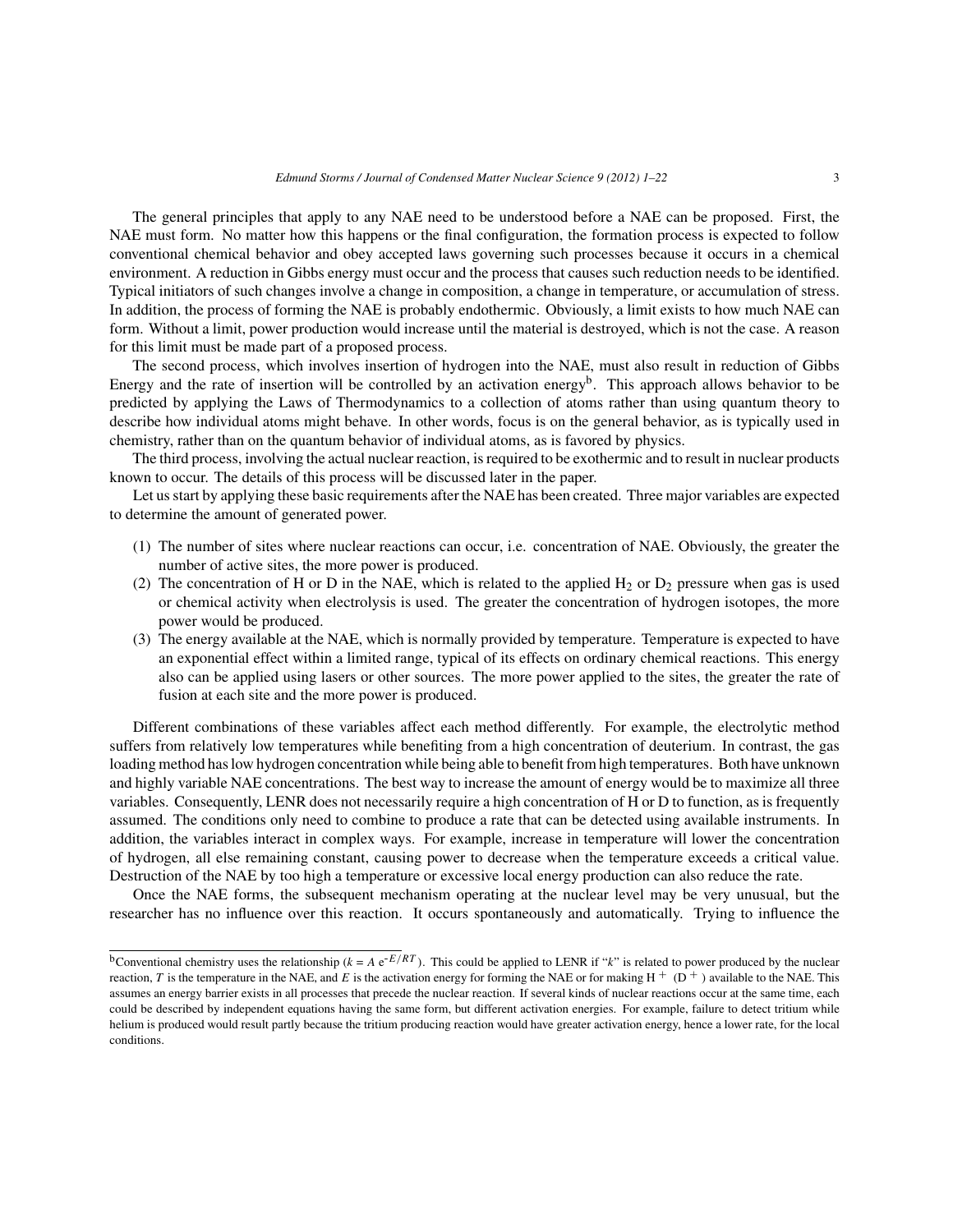nuclear process directly would be like lighting the fuse (creating the NAE) and then trying to influence the rate of the resulting explosion. The amount of energy being created locally is simply too large to control once the process starts.<sup>c</sup> Consequently, knowing exactly how this mechanism functions is not useful to making the LENR more intense or reliable. Nevertheless, this understanding can help identify the NAE and the expected nuclear products, which is important.

How many kinds of NAE-mechanism combinations are expected? Are all the observed nuclear products created by the same combination? These questions are difficult to answer based on present experience because each method producing LENR involves a different gross chemical environment. Nevertheless, a process so rare and unique would be expected to involve only one or, at most, a very few different combinations. Hints about the basic nature of the NAE and where it is located can be obtained from the Fleischmann–Pons effect, which shows:

- (1) Almost complete loss of helium to the gas. (Shows that helium is produced within a few microns of the surface [10].)
- (2) Appearance of tritium in the electrolyte rather than in evolving gas. (Shows that tritium is produced close enough to the surface to permit exchange with the arriving  $D^+$  ions [11].)
- (3) Transmutation products located only in the surface region. (Shows that some of the reaction occurs at the surface [12,13].)
- (4) Presence of melted regions on the surface. (Shows that the major energy-generating reaction is concentrated at the surface.)
- (5) Ability to generate LENR using thin layers of palladium on an inert substrate. (Shows that a large amount of material is not required [14].)

These behaviors point to the surface region as the place to look for the NAE when electrolysis is used, not in the interior of the cathode. What chemical and physical conditions are present in the surface of an electrolytic cathode? Many careful analyses of such surfaces reveal a complex alloy containing lithium, platinum, oxygen, elements provided by the Pyrex container, and impurities in the electrolyte, with sometimes no palladium present at all. This impurity layer appears to be necessary to maintain a high concentration of deuterium [15] and perhaps to create the NAE as well. Measurements of the surface composition place it above  $D/Pd = 1.5<sup>d</sup>$  [17,18], which is well above the measured average composition [17]. Deuterium is continuously lost from this layer through cracks, causing a steady but non-uniform flux of deuterons within the layer [19]. Further complicating the interpretation, high-resolution SEM examination shows a complicated morphology consisting of dendrites, cracks, well-formed crystal structures with preferred orientation [20,21], and a very uneven topology [21–25]. Deposition of palladium using the so-called co-deposition process creates even greater complexity [26]. Just where in this tortured landscape the NAE is located is not known, although it must have a very small size because all features on such a surface are very small. The observed energy is expected to result from the sum of many active sites, with each site being independent of the others. This kind of behavior can be seen clearly in the IR images taken by Szpak et al. [27,28] showing random flashes of light as a result of sudden local heating–cooling cycles in random locations. Fogging of photographic film placed against active material shows that tritium is also produced only in random locations very near the surface. Mosier-Boss et al. [28] found this effect after electroplating Pd from D<sub>2</sub>O, and Sankaranarayanan et al. [29] observed the same behavior by loading and deloading Ni wire with H2. Other studies have produced tritium and detected it using autoradiography, but we cannot be sure LENR is the sole cause when discharge voltages great enough to cause some hot fusion [30,31] are used. From these observations we can conclude that the NAE has a very small size and it is not uniformly distributed within a complex

 $\overline{c_{\rm Of}}$  course, denial of fuel will control the overall power, as described above.

 $d$ The fcc lattice of PdD does not exceed D/Pd = 1. Compositions in excess of this limit suggest formation of a crystal structure (a new phase) that can accommodate the extra D [16], similar to formation of ZrH<sub>2</sub> following ZrH in the Zr-H<sub>2</sub> system.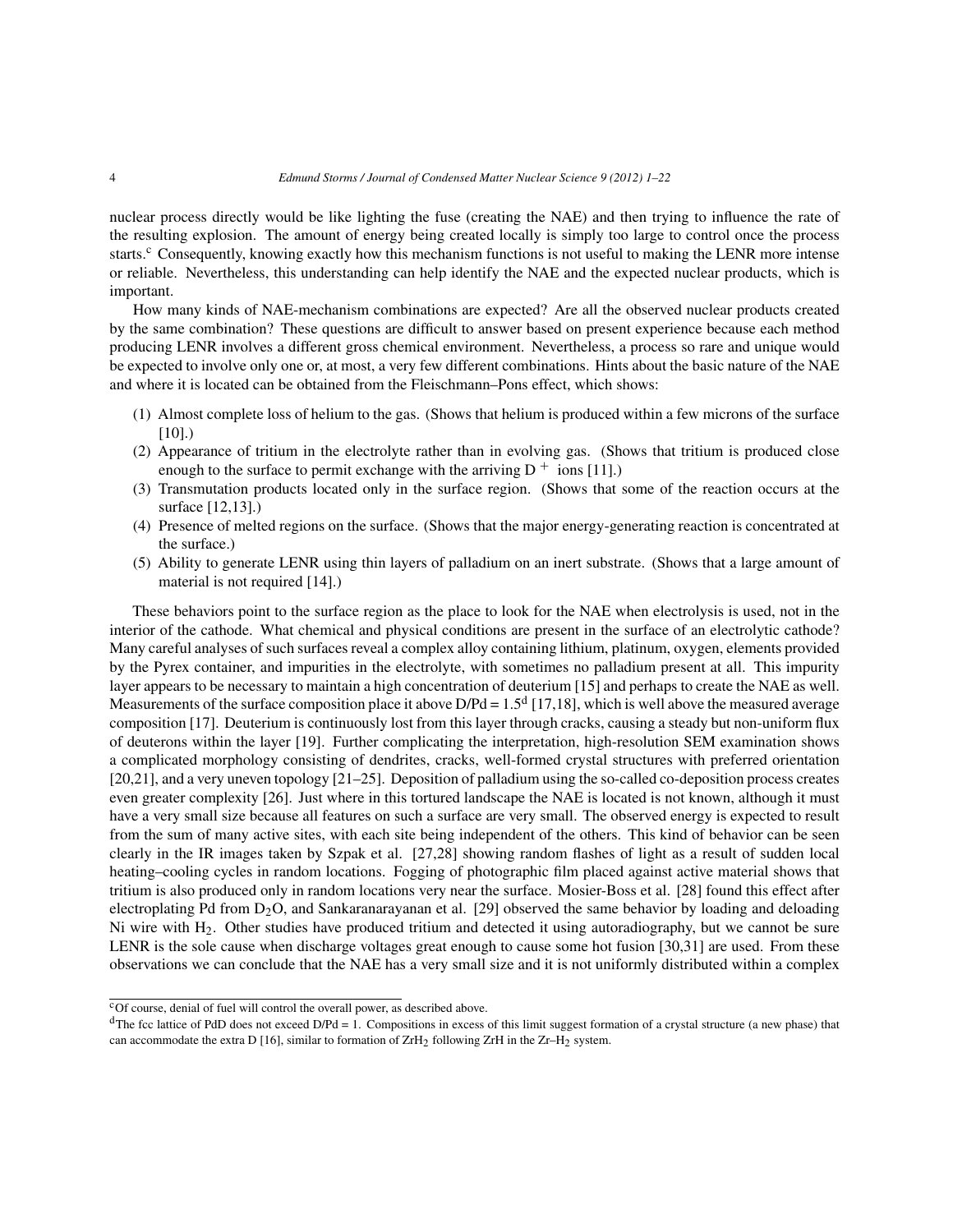surface. Presumably, the observed melting can occur where concentration of NAE is especially great. In summary, these observations show that the NAE exists only near the surface, it is not pure PdD, and the measured D/Pd ratio is too large to result from beta-PdD alone. Therefore, any model must be rejected when it is based on the NAE being in the bulk of the sample and when it requires the presence of pure PdD having the measured average composition.

Arata [32] and Case [33] focused attention on the importance of small particle size. This idea was carried to extreme by attempting to place a few atoms of Pd in the small atomic cage present in Zeolite [34], but without obvious success. Arata [35,36] proposed creating nanoparticles of Pd by oxidizing an alloy of Pd + Zr. The dilute Pd–Zr alloy that remains in the final matrix of  $ZrO<sub>2</sub>$  appears to produce a small amount of LENR [37,38], but not enough to identify the small size of the metal particles as being the only important condition. The material Case [33] used, which is a typical chemical catalyst consisting of nanoparticles of Pd on charcoal, does not work unless special carbon is used and the material is given special treatment. My many attempts to apply finely divided Pd to various materials, including carbon, failed to produce predictable LENR. Obviously, the size of the Pd particles is not the only important variable using this method. After all, any attempt to form nanosized particles will usually create a wide range of sizes, some of which will cause LENR and detectable energy if size were the only important condition. While small size is beneficial, probably because of increased surface area, the total experience shows this is not the only important condition.

Simply causing deuterium to diffuse through palladium or other materials apparently can initiate LENR reactions at a low level. Iwamura et al. [39] diffused deuterium through alternate layers of calcium oxide (CaO) and Pd. The presence of CaO was necessary for transmutation to occur on the surface where various elements were deposited. The behavior during this study reveals an even more complex process because the CaO layers were separated from the targets on the surface by 400 Å of Pd. Did the CaO create a special species that diffused through the Pd without reacting, only to cause the deposited elements on the surface to transmute? Or did the mechanical and electronic stress introduced by the CaO cause a NAE to form at the surface? In contrast, Liu et al. [40] and Biberian and Armanet [41] were able to achieve LENR by simple diffusion of  $D^+$  through pure Pd, again using a relatively low deuterium concentration. Possible features these studies might have in common are described later.

#### 2.2. Additional requirements for evaluating an explanation

Behavior initiated by hot fusion needs to be identified and not used to explain LENR. Because both hot fusion and LENR can occur in the same materials and sometimes at the same time, the results of these two independent reactions need to be separated. Crack formation is known to initiate nuclear reactions in material containing deuterium. This process, called fractofusion [42–45], creates brief high voltage in the crack that can cause fusion by the hot fusion process with the expected energetic nuclear products. Because neutrons result, they are frequently detected as brief pulses, which must be carefully evaluated before they are attributed to LENR. Another example of potential hot fusion is obtained when solid materials are bombarded by energetic deuterons [46–48]. The resulting hot fusion-like reaction is sensitive to the electron concentration in the material when applied energy is low. This is not an example of LENR because the reaction products are very energetic and are the ones expected to result from conventional hot fusion, not LENR. A clear separation between how LENR and hot fusion are caused to happen must be maintained because entirely different mechanisms are apparently operating.

Two very different assumptions have been applied to the process of creating a theory. One approach assumes a spontaneous nuclear reaction can occur within a normal lattice or on the surface of normal material simply because a proposed mechanism starts to operate, usually because the deuterium concentration reaches a critical level. The other approach, which is encouraged here, assumes a significant and observable change must take place *before* LENR can occur and this results in a new environment in which the nuclear reactions take place.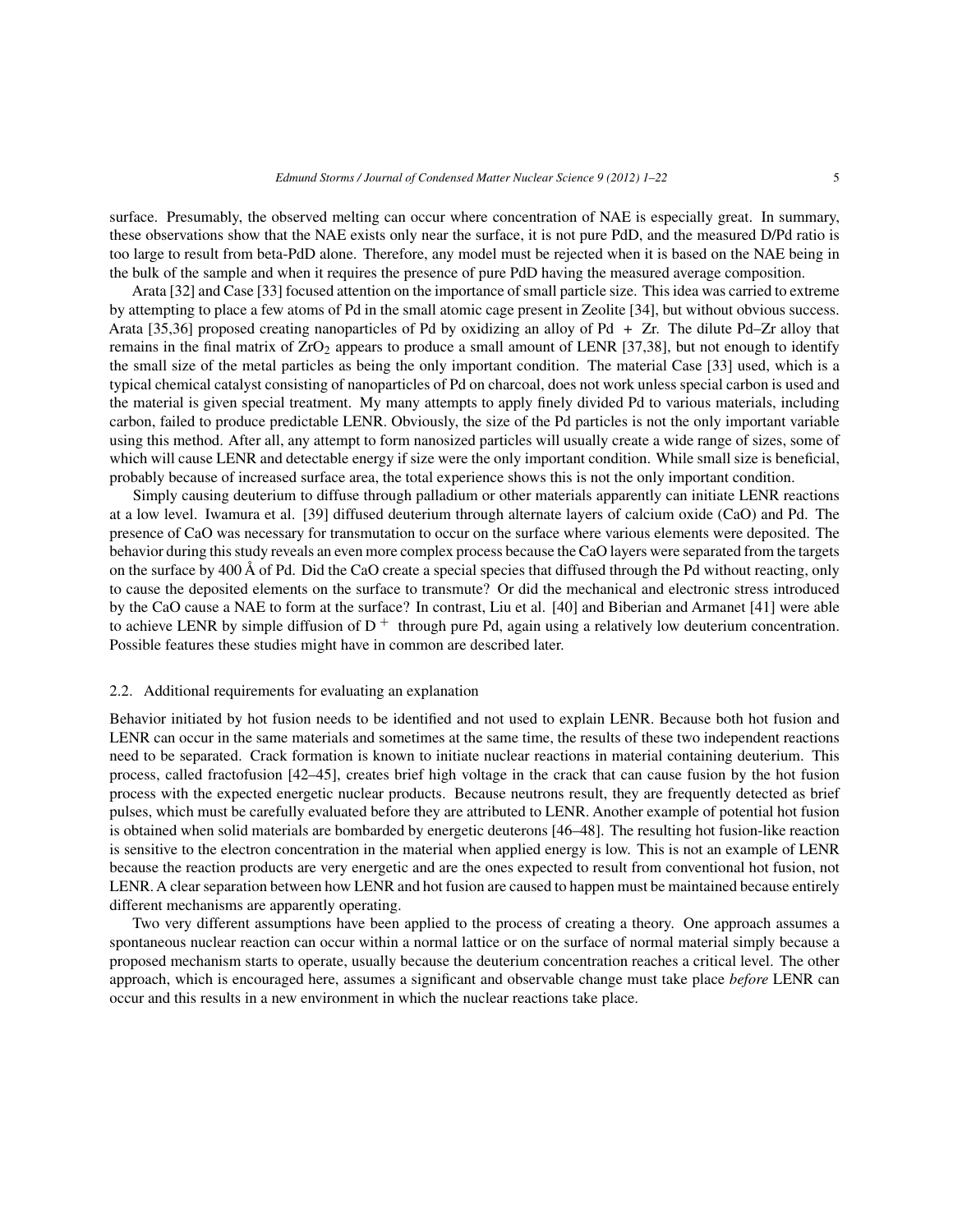This unique environment avoids conflicts with how common materials are known to behave and is consistent with just how rare and localized the behavior appears to be.<sup>e</sup>

Ordinary materials cannot be the location of LENR because of how chemical systems are known to behave, which can be understood several different ways. Materials are made up atoms arranged in characteristic crystal structures, the form being determined by the energy of electrons associated with the atoms and the thermal energy experienced by the crystal. These energies cannot be altered without changing the structure or, if increased enough, cause melting.<sup>f</sup> The electrons do not shift spontaneously from one energy level to another in any observable way in a stable chemical system unless energy is applied from outside the structure or changed conditions make the present structure unstable. When such a change takes place, it is always associated with a reduction in Gibbs energy<sup>g</sup>. Consequently, any proposed spontaneous change that can initiate a nuclear reaction must also show why the Gibbs energy would be reduced. In addition, the atoms act as a collective so that when any change is made in one location, this change is communicated to all parts of the crystal at well-understood rates. The Laws of Thermodynamics describe this collective behavior. Metals such as palladium or nickel and compounds such as PdD are all stable chemical systems under the conditions normally used. Even if a spontaneous change were to take place because of unexpected release of internal energy, the limited magnitude is known not to cause nuclear reactions.<sup>h</sup> This understanding is so basic, it cannot be ignored without clearly stated and demonstrated reasons. Indeed, the role of energy in materials is so important and well understood that arguments based on quantum mechanics or any proposed increase in energy must be consistent with this behavior.

A list of proposed requirements a theory must satisfy are summarized below.

- (1) LENR does not happen in pure beta-PdD, but requires formation of a unique condition (NAE) before LENR can occur. Regardless of the condition, a high deuterium or hydrogen concentration is not the only requirement.
- (2) The mechanism causing the nuclear interaction occurs only in the NAE and is logically related to the nature of the NAE.
- (3) This NAE-mechanism combination must be consistent with what is known about the behavior of materials, the Laws of Thermodynamics, and basic rules governing nuclear interaction.
- (4) The NAE-mechanism combination must explain all observed products of LENR, including results of fusion, transmutation, and the source of radiation.
- (5) The explanation must logically explain both how LENR is initiated and how the resulting energy is dissipated without apparent radiation.

eAs an aside, these two different approaches to finding an explanation reveal a basic difference in how different branches of science look at Nature. People trained in physics focus on mechanisms while trained chemists tend to focus on the environment and conditions. The phenomenon of LENR requires a marriage between these two fields of science, which has not yet happened. Rejection of the observations has generally resulted because a mechanism could not be imagined based on currently accepted "theory". Successful understanding will only happen after the conventional mechanisms are abandoned and a new mechanism is applied to the correct kind of material.

 $f_{\text{AS}}$  an example of how a typical material would behave, palladium will melt if more than 0.17 eV is applied to each palladium atom. This amount of local energy is not enough to cause a nuclear reaction. Any energy accumulating process operating within a lattice of Pd atoms would cease once the local amount had reached this level because melting would commence. As a result, energy would be absorbed from the proposed energy-accumulating process and the region in which this mechanism operates would be destroyed.

gGibbs energy is defined as being equal to the enthalpy change minus the entropy change times absolute temperature:  $\Delta G = \Delta H - T \Delta S$ . The enthalpy is the measured energy given off or taken up by the reaction.

hAn exception is found in the fractofusion process. In this case, rapid separation between atoms, resulting in a crack, creates a large voltage difference within the space that can ionize and accelerate any deuterons present to energies sufficient to cause hot fusion. This event is normally detected as a burst of neutrons.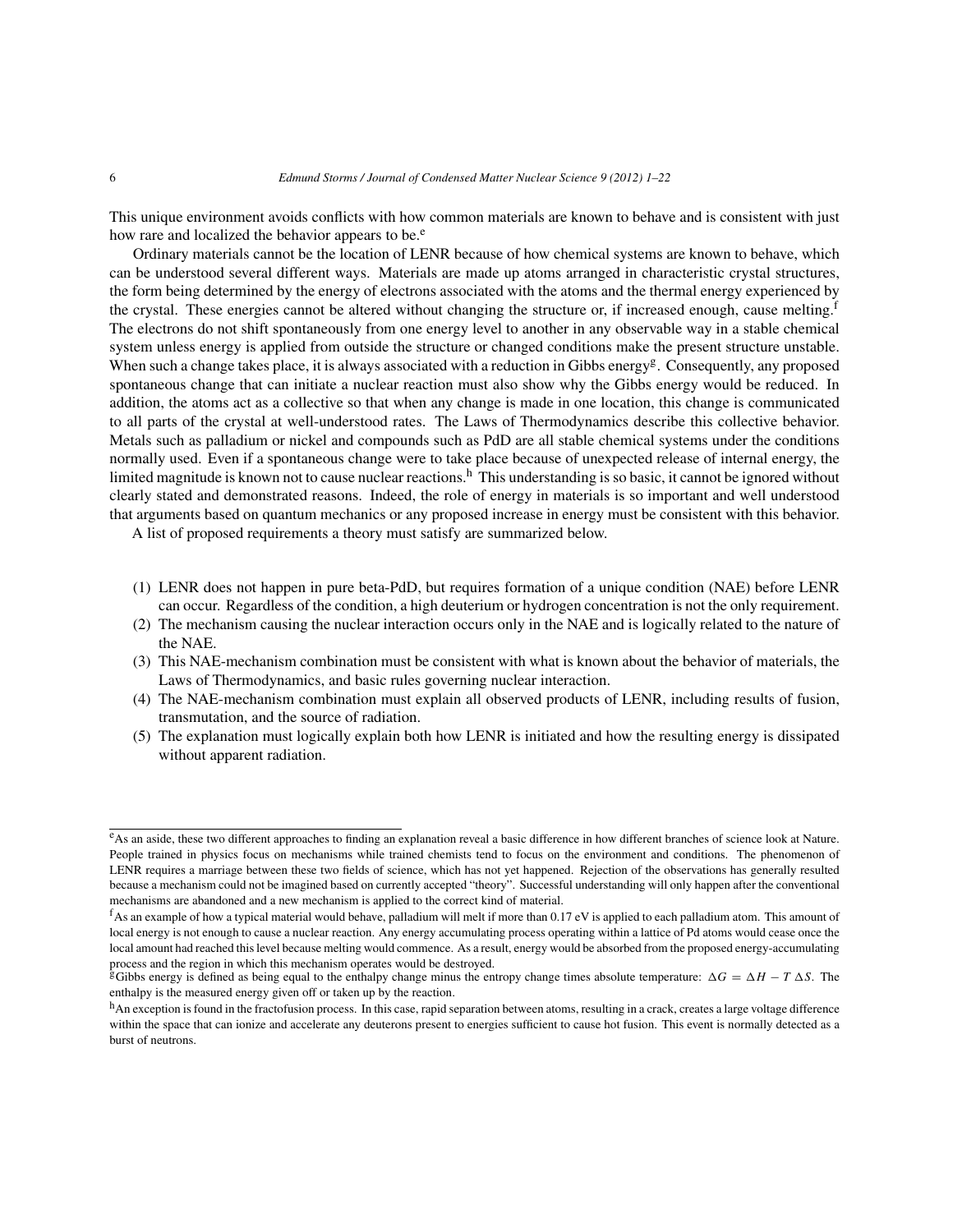#### 2.3. Published explanations

What basic requirements can be accepted so far? Although the answer is incomplete, a few can be provisionally accepted and used to evaluate suggested mechanisms. Hopefully, this process will make the requirements easier to understand.

Hundreds of attempts have been made to explain the LENR effect, yet no theory has successfully shown how the effect can be made more reproducible and robust, and no theory has gained acceptance outside of a select group. Nevertheless, a few examples of published explanations will be discussed below to give an understanding of the approaches being explored and their limitations in view of the proposed requirements listed above. Rather than describe each theory, the general principles are applied to a few models to show how similar ideas might be evaluated.

#### 2.3.1. *Role of metal atom vacancies*

Hagelstein and Chaudhary [49] propose vacancies in the palladium sub-lattice where Pd atoms are missing is the location of the NAE. This approach is based on three assumptions: (1) that a sufficient number of metal atom vacancies are present in PdD, (2) that more than two deuterons can enter such a site in a PdD lattice, and (3) that once there, the deuterons can fuse to form helium. Failure of any one of the three assumptions would invalidate the model. We start by examining each assumption separately. Flanagan et al. [50] report that metal atom vacancies introduced by cold-working palladium were removed by heating between 473 and 573 K, which would eliminate such vacancies at temperatures known to produce LENR. If metal atom vacancies are present in large concentrations in PdD, the upper phase boundary is expected to exceed D/Pd = 1. McKubre and Tanzella [51] determined this boundary at room temperature using the behavior of resistance. They found a break in slope between resistance and D/Pd to occur very close to a value of 1, indicating formation of a two-phase region at higher compositions; not a continuation of the beta phase. Norlander et al. [52] conclude, based on calculations, as many 6 D can occupy a Pd vacancy. But, even at this number, they conclude the deuterons are not close enough to fuse. The more atoms needed to be assembled in one place for a reaction to occur, the lower would be the probability of this happening. Therefore, the reaction rate would be small and the rate would be very sensitive to the applied  $D<sub>2</sub>$  pressure. The observations do not show a large pressure effect, but this variable needs to be studied more carefully. If fusion were to occur, another set of assumptions have to be used to explain absence of radiation. Consequently, violation of requirements Nos. 1, 4 and 5 (listed above) do not encourage use of this approach as an explanation.

## 2.3.2. *Role of neutrons*

Obviously, if neutrons were involved in the nuclear mechanism, the Coulomb barrier would not be an issue. Therefore, several people have proposed a source of potentially reactive neutrons. These neutrons are thought to be initially present in the material as stable clusters [53] or as stable polyneutrons [54], which are released from this stable condition by some mechanism. No direct evidence exists for trapped neutrons, neither as clusters nor as polyneutrons, being present or released in ordinary material. Indeed, if enough neutrons were present to support the large reaction rates being occasionally observed, their presence would be obvious from their effect on the density of such repositories, which has not been found. Also, just how neutrons or polyneutrons would remain in the palladium or any material after chemical purification requires use of implausible assumptions. Although a few observations are consistent with a rare and low-level nuclear process being caused by what might be polyneutrons [55], the explanation does not identify the NAE and violates requirements Nos. 4 and 5.

On the other hand, neutrons have been proposed to form [56–61] by fusion of an electron with a proton or deuteron, which requires about 0.76 MeV to be present at the time and place of the reaction. Because this explanation of LENR has gotten wide attention, it needs to be fully understood. The idea is flawed because it assumes enough energy to form a neutron can be concentrated in a chemical environment at one location. Energy is a real and basic quantity that is not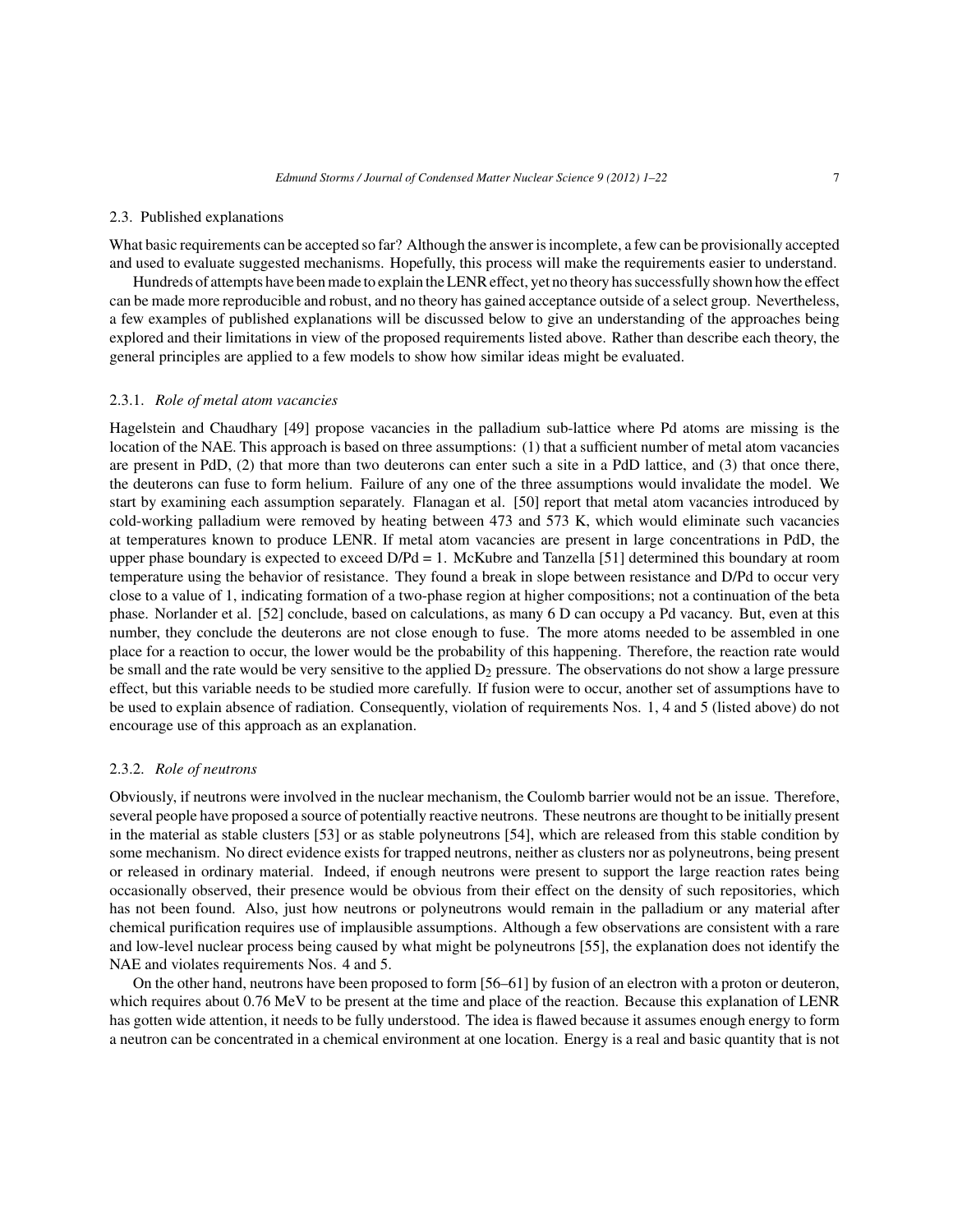observed to accumulate spontaneously beyond well-understood limits.<sup>i</sup> If such large energy were to concentrate in an electron or the target nucleus, it would have to be harvested from an environment in which the average energy is much less than 0.1 eV. Consequently, packets of energy would have to spontaneously seek out and add to individual electrons in which the accumulating energy must be stored. How is this storage accomplished? The electron is a fundamental particle that cannot store energy. If it could, its rest mass would not be constant and, at the very least, the TV would not work. Perhaps energy can be stored by another process. Particles are known to store energy as increased mass if enough energy is added to accelerate them to near the speed of light. Traveling at this speed in a lattice with many electrons and nuclei in the way would seem implausible<sup>j</sup>. So, we are asked to imagine an electron being able to pass through a collection of atoms at near the speed of light while accumulating energy from the surrounding energy fields without losing this energy before a hydrogen nucleus is encountered. Calling this a weak interaction, introducing the concept of plasmons, or proposing a super-heavy electron provides no justification for or insight about how the process might actually work. Unless this process can be shown to actually occur, rather than assumed to be possible, formation of a neutron is not a plausible explanation for LENR. Indeed, when electrons are given the required energy and used to bombard a material containing p or d, very few, if any, neutrons are detected [62]. In addition, if so much energy could be concentrated in an electron, observed chemical effects would be expected long before the electron could make a neutron. For example, no explosive would be stable once this process started. Furthermore, if neutrons were present from any source, radiation from their own normal beta decay and gamma resulting from their interaction with various nuclei would be expected, but is not detected. In addition, the various nuclear products cannot be explained only by neutron interaction because this reaction produces a new isotope, not a new element. Subsequent radioactive decay is required to produce the observed elements, which is not observed. Consequently, even though this mechanism has gained some attention, it is not consistent with how LENR behaves or with conventional science. This explanation does not identify the NAE and violates Nos. 3–5.

On the other hand, many people have speculated about what would happen if the electron could get sufficiently close to the nucleus to form what they call a "virtual neutron". In this way, the electron might provide enough shielding for the proton or deuteron to enter a nucleus without the impossible task of creating a real neutron. Mills [63] provides a theoretical basis for allowing the electron to closely approach the nucleus, with the formation of the so-called Hydrino. Dufour et al. [64,65] proposed a structure called a Hydrex where many electrons and photons cluster together in a stable collection that might lower the Coulomb barrier. The formation of Rydberg or BEC structures could be viewed as variations on this approach. Such variations on a pseudo neutron-like structure seem worth exploring. The kind of NAE-mechanism combinations required for such structures to form and be involved in LENR has not been identified, but will be explored below. Nevertheless, the explanation violates Nos. 4 and 5.

#### 2.3.3. *Role of phonons*

A phonon is a pseudo-particle used to describe how energy is transferred between or interacts with atoms or electrons in condensed matter. The model is used to describe how heat energy moves through a material as vibrations of atoms and electrons located within a material. When the concept is applied to LENR, these vibrations are proposed to cause a few atoms to approach one another within nuclear reaction (strong force) distance [66–69] or to cause energy to accumulate within a nucleus [70] so that the nucleus becomes unstable. In the process, a basic assumption is made – the vibration energy is focused on one nucleus and does not affect the general chemical bonds between the surrounding atoms in

<sup>&</sup>lt;sup>i</sup>Such an abnormal energy distribution conflicts with the well-known Boltzmann distribution and the Second Law of Thermodynamics

j Electrons of this energy have a very small range in palladium because their energy is lost to the surrounding material by generating X-rays [271]. This means the mysterious transfer of energy must take place at an impossibly fast rate and a proton must be found within a small fraction of a micron after this energy has been acquired, all without generating X-rays that are not observed.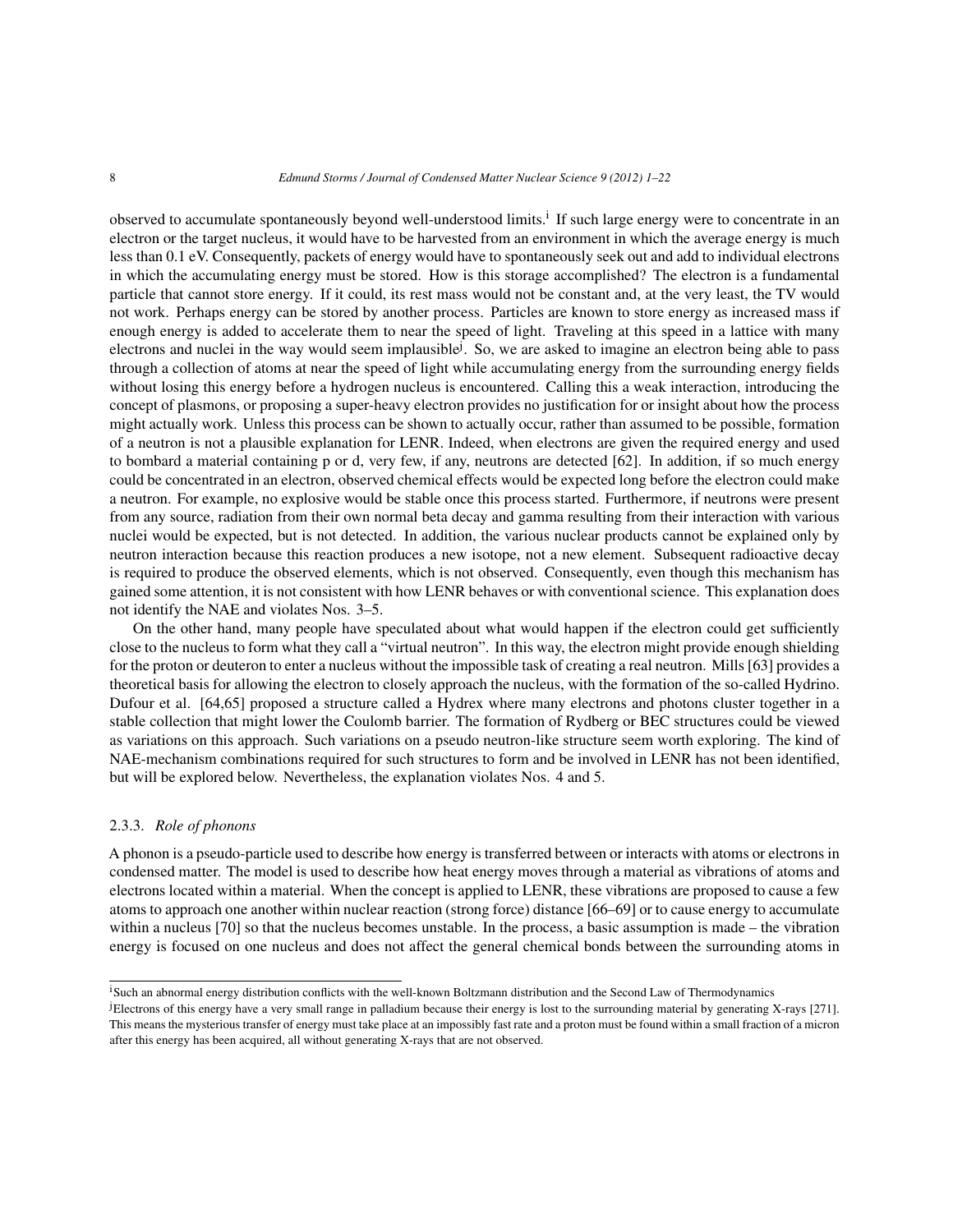PdD. This assumption is in basic conflict with how phonons are observed to behave and the requirement that energy always moves "down hill". Indeed, phonons are proposed to provide this "down hill" transfer of energy once a nuclear reaction occurs as the released energy is communicated to the surrounding atoms. Use of this concept must show a plausible reason why phonons can produce an "up hill" transfer of energy without causing chemical changes, followed by the expected "down hill" transfer after the nuclear reaction is initiated. As a result, the explanation violates all of the proposed requirements.

#### 2.3.4. *Role of particle-wave conversion*

The Chubbs [71] proposed that a deuteron can convert to a wave under proper conditions. As such, it can interact with another deuteron wave without a Coulomb barrier being directly involved. This interaction briefly forms a helium wave, which slowly converts to a helium particle by losing small quanta of energy to the surrounding lattice. This model solves a few problems, but it does not account for how transmutation products are produced or what unique property of the lattice encourages particle-wave conversion. Simply having a periodic array of atoms, as they propose, is not sufficient because this a universal condition existing in all materials, while nuclear reactions are rare and localized in special regions. Although this general approach could be applied to a special NAE, as is described below, the concept violates all of the proposed requirements as it is described by the authors.

# 2.3.5. *Role of "Strange" particles*

Explanations based on rare particles have been proposed. These include the Erzion [72] the NATTOH [73], fractionally charged particle [74], massive negative particle [75], electron cluster [76], and super-heavy nucleus [54]. While some of these particles obviously exist in Nature, how each might cause the full range of behaviors produced by LENR at the observed rates has not been explained. Remember, generation of 1 W of power by helium formation requires  $10^{12}$ helium atoms be made per second. This would seem to be too heavy a burden for an explanation based on strange particles to carry.

#### 2.3.6. *Role of tunneling or enhanced cross-section*

The process called "tunneling" is used when a reaction appears to require an abnormally small amount of energy compared to an expected amount. Of course, this idea assumes the full (expected) amount is known accurately for the conditions being used. Instead of using the tunneling metaphor, an unexpectedly large rate is sometimes described as resulting from an increase in cross-section. In either case, the expected energy or cross-section needs to be justified, not just why less energy is apparently required. For example, expected behavior for LENR under various conditions is based on a model obtained using the hot fusion process. The rate of the hot fusion-type reaction is measured as a function of applied energy, from which the expected barrier height is calculated. Application of this barrier height to LENR would only be valid if LENR were caused by the same mechanism, which is very unlikely to be the case. In addition, requirements Nos. 2–5 are violated. Nevertheless, early theoreticians including Preparata [77] used this incomplete description and this approach was favored by Fleischmann [78]. Many other people also have proposed the same idea [79–84].

A source of screening electrons has been suggested to exist between two materials having different work functions, the so-called swimming electron theory [85–87]. These electrons are proposed to reduce the Coulomb barrier and explain the transmutation observations reported by Miley [88,89]. Unfortunately, this theory ignores how the required number of protons can enter the available nuclei in the sample without producing radioactive isotopes, which are seldom detected. Miley et al. [90] try to avoid this problem by creating another problem. Their mechanism involves formation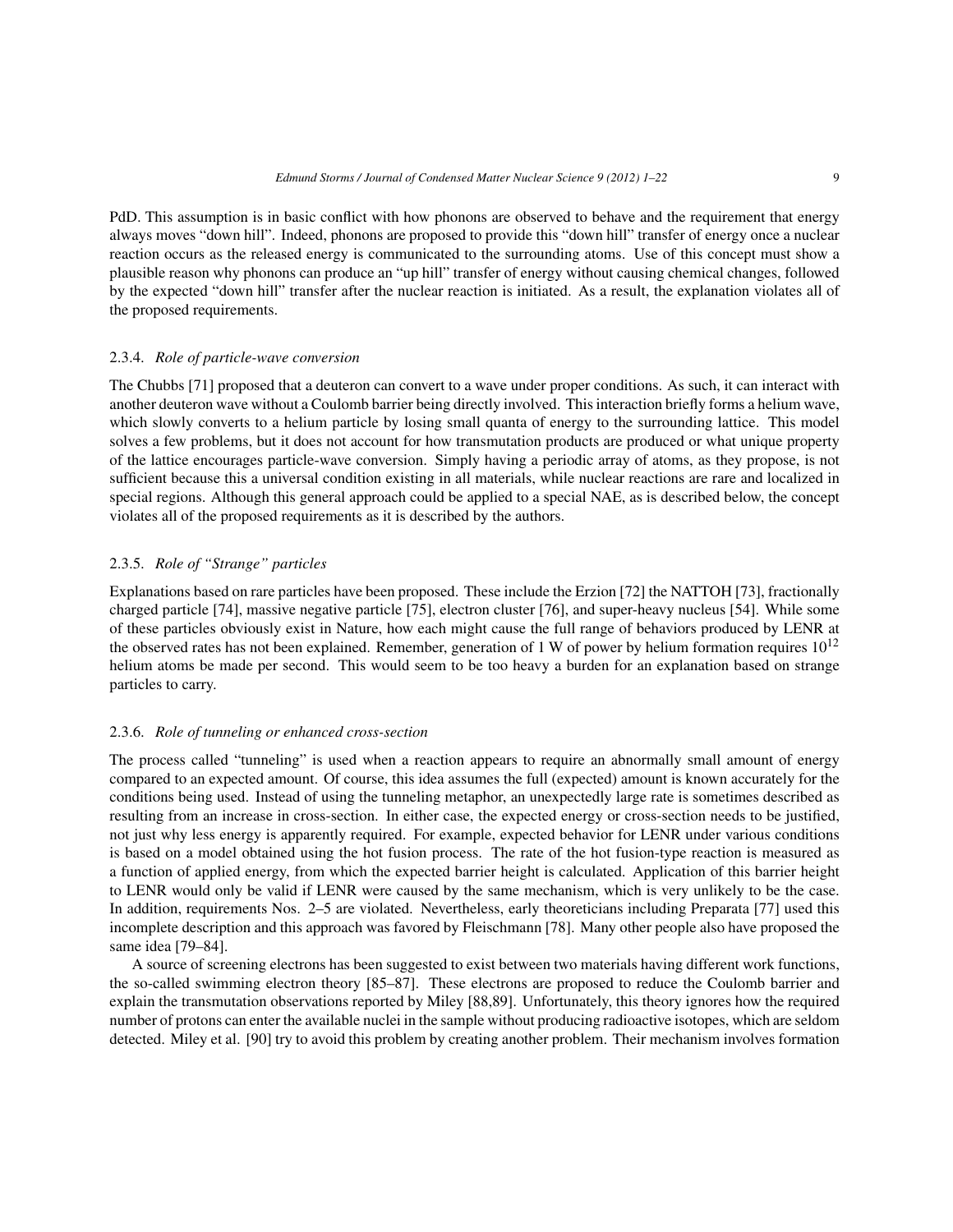of a super-nucleus of  $306X_{126}$  from a large cluster of H and D. This structure then experiences various fission reactions. The cluster is proposed to form as local islands of ultra dense hydrogen [91] using Rydberg-like process [92]. Why so many deuterons would spontaneously form a cluster in a lattice in apparent violation of the Laws of Thermodynamics has not been explained. Why No. 5 is not violated is not explained.

#### 2.3.7. *Role of multi-body fusion and Bose–Einstein condensates*

Multi-body fusion was first suggested by Takahashi et al. [93] who arrived at this model using the energy spectrum of the few neutrons being emitted from an electrolytic cell while anomalous energy was detected. A later study using energetic  $D^+$  bombardment of PdD is consistent with the neutron spectrum obtained using electrolysis [94], which suggest the neutrons might have actually resulted from a hot fusion-type reaction, as would be expected to result from the ion bombardment method. On the other hand, Iwamura et al. [95] show evidence for up to six deuterons entering a nucleus simultaneously when no extra energy is present, adding additional support to a multi-body model. Formation of such clusters [96] solves many problems, not the least of which is a method to release momentum after fusion without emitting a gamma ray. In this case, the resulting nuclear energy is distributed between a few alpha particles and many un-reacted deuterons in the cluster. However, unless the clusters were improbably large, energetic emissions would be detected [97], which has not been the case. Requirements Nos. 4 and 5 are apparently violated.

Kim [98,99] justified cluster formation by calling it a Bose–Einstein Condensate (BEC) [100,101], which would be the NAE. He proposes this type of structure is able to form on the surface of very small particles of PdD. Typically, BEC is only observed near absolute zero because the bonding energy is too small for the structure to survive higher temperatures. Formation of a BEC at the temperatures used to initiate LENR would be an amazing event even without LENR being a consequence. Nevertheless, Kim proposes special conditions exist in a lattice to stabilize a BEC. Even if BEC could initiate fusion, explaining how the resulting energy is dissipation into the lattice without detected radiation requires many assumptions, resulting in violation of No. 5.

#### 2.3.8. *Theory of Rossi and Piantelli*

Piantelli et al. [102–112], in a series of papers, have described how energy, radiation, and transmutation result when N–Cr and Ni tubes are exposed to  $H_2$  after extensive pretreatment. The process is proposed to involve clusters of nickel on the surface that interact with H− ions dissolved in the metal to cause conversion of nickel to copper when the metal is heated above 350˚C. The authors suggest a mechanism for this reaction.

Rossi [113] increased the amount of power over that obtained by Piantelli et al. by using specially treated nickel powder and proposed the same source of energy. Furthermore, Rossi [114] believes that positrons result from decay of the resulting radioactive copper isotopes and these generate annihilation radiation of 511 keV that is absorbed in a lead shield, thereby heating the apparatus. No evidence supports this implausible claim. Instead, Piantelli reports detecting gamma emission at 744 keV, which is not consistent with the energy from positron annihilation.

The descriptions of the process offered by Piantelli or Rossi cannot be considered a theory. The proposed process is not consistent with what is observed nor is it plausible based on the listed requirements. Transmutation cannot be a source of significant energy even if the significant Coulomb barrier could be overcome. Once an Ni nuclei has been transmuted, energy production can only continue at that site if another H or D is added to the fixed target. Such a process will eventually produce radioactive isotopes, yet these are not found. Furthermore, the amount of energy released by each transmutation reaction is small, requiring a large reaction rate to account for the measured energy<sup>k</sup> as well as many active sites. Explaining how so many sites can form in ordinary material is a challenge not met so far. Nevertheless,

 $\overline{k_{\text{The reaction Ni}}^{62} + p} = \text{Cu}^{63}$  produces 5.6 MeV/event. For 1 kW of power to be generated, this reaction must occur at 10<sup>15</sup> times/s or produce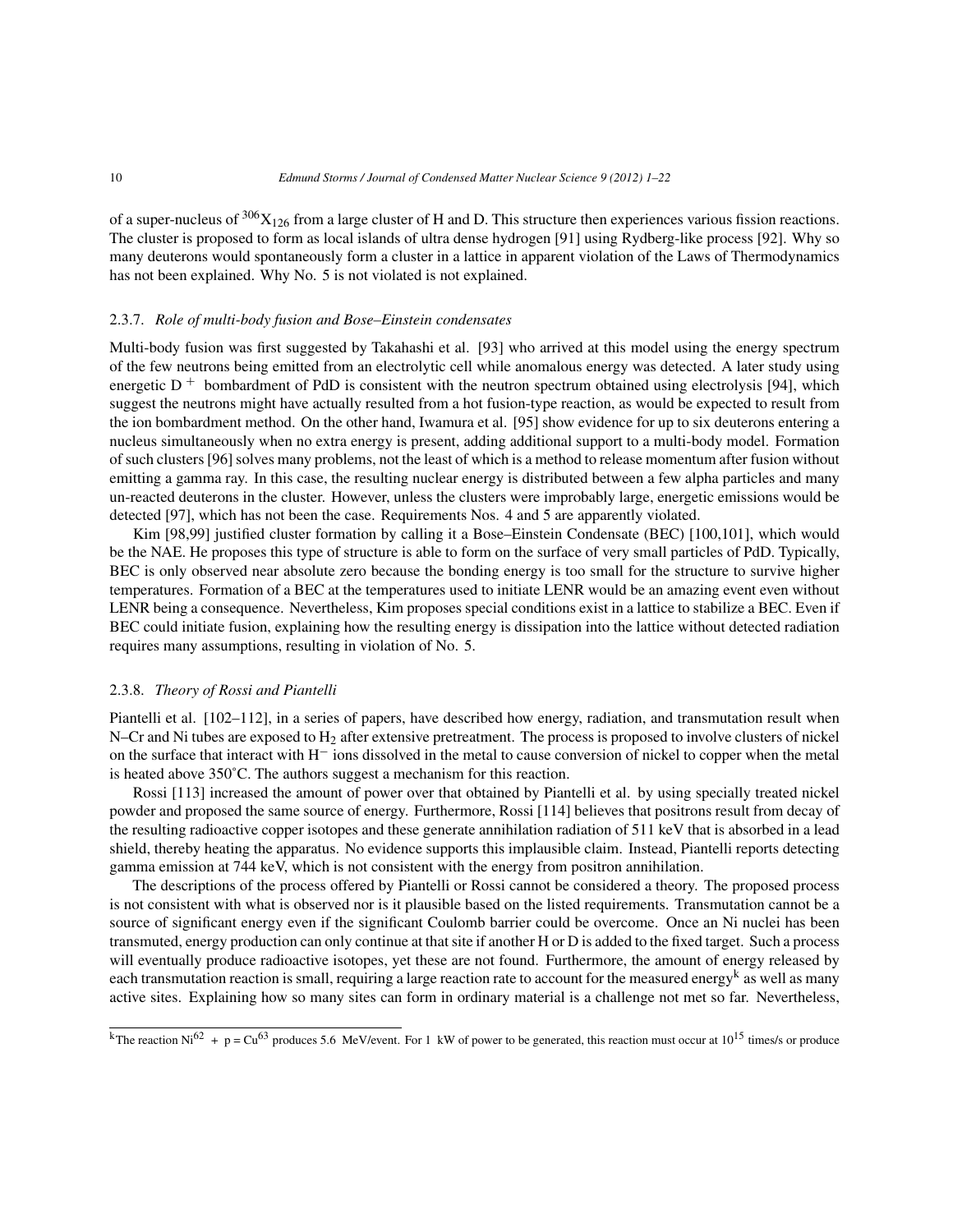both workers apparently have been successful in creating enough NAE sites to make significant energy using ordinary hydrogen.

#### 2.4. The process of finding an explanation for LENR

In the previous sections, the requirements a theory must satisfy, the behaviors in need of explanation, and the flaws in a few explanations are discussed. The challenge now is to propose a model consistent with these requirements and behaviors.

The general features of a plausible NAE will be used to start the search. The goal is to eliminate most environments by applying these requirements and focus on the few that remain. Environments surviving this process can then be tested against proposed mechanisms to determine which combination is consistent with the most observations. The intent is to use as few assumptions as possible.

Four different kinds of NAE have been proposed by various authors.

- (1) A normal arrangement of atoms and electrons that create a crystal structure, so-called bulk atoms, including vacancies in the nonmetal and metal sublattices. Cubic PdD, either pure or impure, is an example of such an environment. This violates requirement No. 1.
- (2) A novel arrangement of atoms not normally present. The BEC structure, Rydberg matter [115,116], nanostructures [117–119], diamondoid or Zeolite molecules [120,121], cracks [122–124], or carbon nanotubes [125] are variations of this condition. In addition, the NAE might also be where Hydrinos [126] can form because the required catalyst is uniquely present. No requirements are violated if several plausible assumptions are used.
- (3) An interface between two different structures having different energy or electron concentrations. Examples are two different crystal structures in contact at a surface. This includes contact between two different phases, including contact between a gas and a solid or contact between a liquid and a solid. This condition violates requirement No. 3 and perhaps Nos. 4 and 5 unless assumptions are applied.
- (4) Absence of material, such as cracks, gaps, or voids within structures [123,127–129]. Carbon nanotubes or stress cracks in solids would be plausible examples. The dimensions and shape of such a structure would determine its behavior. This condition violates no requirement as explained below.

Involvement of particles having nanosized dimensions has been proposed but this is not considered to be a unique environment in this discussion. Such nanoparticles, at least at the size being used for LENR, differ from ordinary material only because they have a high surface area, which would create a large interface and place them in category (3). If the size is really small (submicron), they no longer act like ordinary material and would fall in category (2). Because of rapid sintering, nanoparticles do not remain in a material for long once the temperature in increased much above 150˚C.

The condition No. 4 holds the greatest promise as the NAE. Most metals form cracks of various sizes when they react with hydrogen as stress is generated by increase in lattice size and is then relieved. The number of cracks has a limit determined by the treatment and material, thereby creating a natural limit to the amount of NAE. A crack or void has the potential to act as the site for a resonance process without being limited by the nature of a chemical lattice. Therefore, cracks having suitable shape and dimensions are proposed as the location of LENR. These would be rarely produced, have limited concentration, and could be formed in all materials. At the present time, success in producing LENR relies on accidental and random formation of these structures, which would account for why replication is a challenge.

<sup>8</sup> mg/day of copper. This would result in 15 g of copper after 6 months while producing 10 kW, which would represent a significant and impossible fraction of nickel powder being transmuted during the proposed lifetime of the e-Cat.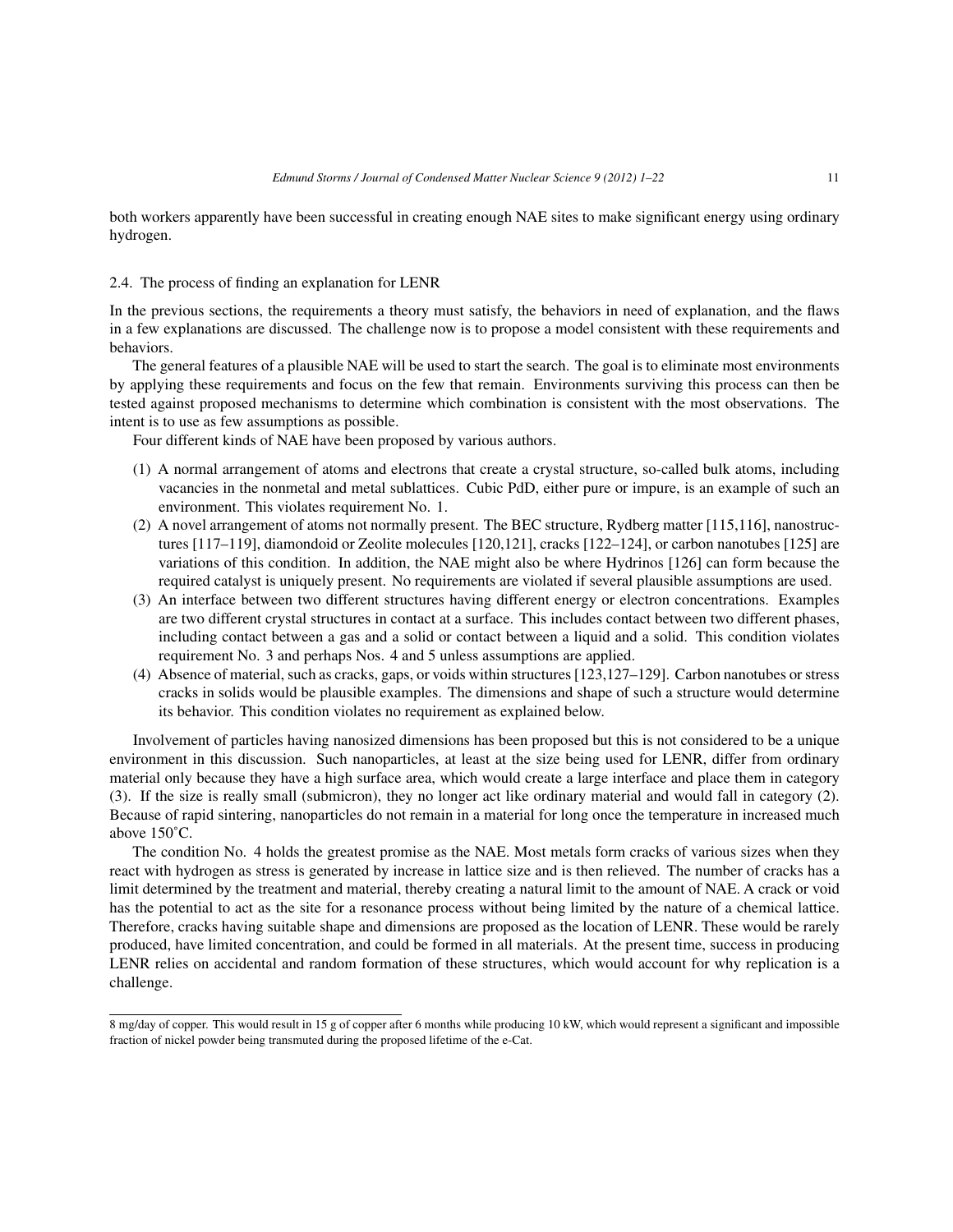Having identified a plausible NAE, what mechanism causes the nuclear reaction? For a search to be successful, it must follow a series of perhaps ambiguous clues in the correct logical order. The first clue in this search involves tritium and how it can form. Because it apparently forms in the same region of the material as does helium and no detectable radiation typical of hot fusion is produced, tritium and helium can be assumed to result from the same general mechanism and NAE. Absence of neutrons rules out direct  $D + D$  fusion, as would result from the hot fusion process. What other reaction might be the source? Tritium seems to be produced when both H and D [130] are present, but simple fusion would give He<sup>3</sup>, as first proposed in 1990 by Schwinger [131]. This reaction can be ruled out because the amount of detected He<sup>3</sup> is only consistent with that expected to result from decay of tritium, which means tritium is formed before  $He<sup>3</sup>$ . Tritium could form if an electron is absorbed into the fusion reaction and is later ejected by normal beta decay. Let us see if this process has a plausible general application.

If electron absorption is universal regardless of the isotopes involved, then the reactions listed in Table 1 can be predicted. In every case, except for tritium and deuterium, ejection of the electron from the product nucleus could be too rapid to detect as a half-life. In addition, like tritium, the energy of this beta could be too low to allow easy detection. In fact, were it not for the slow rate of tritium decay, this proposed addition of an electron could not be observed and might be ignored because it violates expected behavior. By accepting this clue, a general pattern for the fusion reaction can be suggested. In addition, a mechanism can be proposed that would not only add this electron by a plausible process during the fusion reaction, but explain how the resulting energy is dissipated. But first, the conflict with expected behavior needs to be addressed.

**Table 1.** Predicted nuclear reactions involving isotopes of hydrogen.

| $d + d + e = H^4 = He^4 + e$                     | $Q = 23.8 \text{ MeV}$               |
|--------------------------------------------------|--------------------------------------|
| $d + p + e = T = He3 + e (18.6 keV)$             | $Q = 4.9$ MeV (t = tritium = $H^3$ ) |
| $p + p + e = d$                                  | $Q = 1.4$ MeV                        |
| $d + t + e = H^5 = He^4 + n + e$                 | $Q = 18.1$ MeV                       |
| $p + t + e = H^4 = He^4 + e$                     | $Q = 20.4 \text{ MeV}$               |
| Role of the neutrino is ignored when calculating |                                      |
|                                                  |                                      |
|                                                  |                                      |

Conflict with conventional understanding involves the role of the neutrino. Addition of an electron to a nucleus causes ejection of an electron-neutrino. Ejection of an electron as beta decay requires ejection of an antineutrino, which carries much of the energy that never appears as heat. If this interpretation were correct, the reactions listed in Table 1 would not produce the calculated energy and probably would not occur at all. However, unlike "normal" nuclear reactions, the LENR process proposed here takes place gradually, with most of the energy being released from the fusion process before the electron is absorbed by the final nucleus, thereby releasing a neutrino. Consequently, the amount of energy available to the neutrino might be very small. Nevertheless, the LENR process provides a test of how neutrinos are generated and emitted. In other words, LENR might provide a test of the Standard Model, similar to the studies being done at Caltech using a different nuclear reaction<sup>1</sup>. In addition, decay of  $H^4$  is expected to produce tritium and a neutron [132], not  $He^4$ , if conventional beliefs are correct. The question is, "Does the proposed  $H^4$  made by LENR decay as expected or does it decay by beta decay?"

Before going to the next clue, let us see if the proposed process helps explain any observed behavior, assuming the reactions occur as summarized in Table 1. First, the presence of a few neutrons when tritium is produced now makes sense. As tritium accumulates,  $t + d + e$  fusion can occur, resulting in the very small but variable flux of neutrons with a n/T ratio less than 10−6. Support for this reaction is given by Mosier-Boss et al. [133] using CR-39 detectors in

l See: http://media.caltech.edu/press\_releases/13520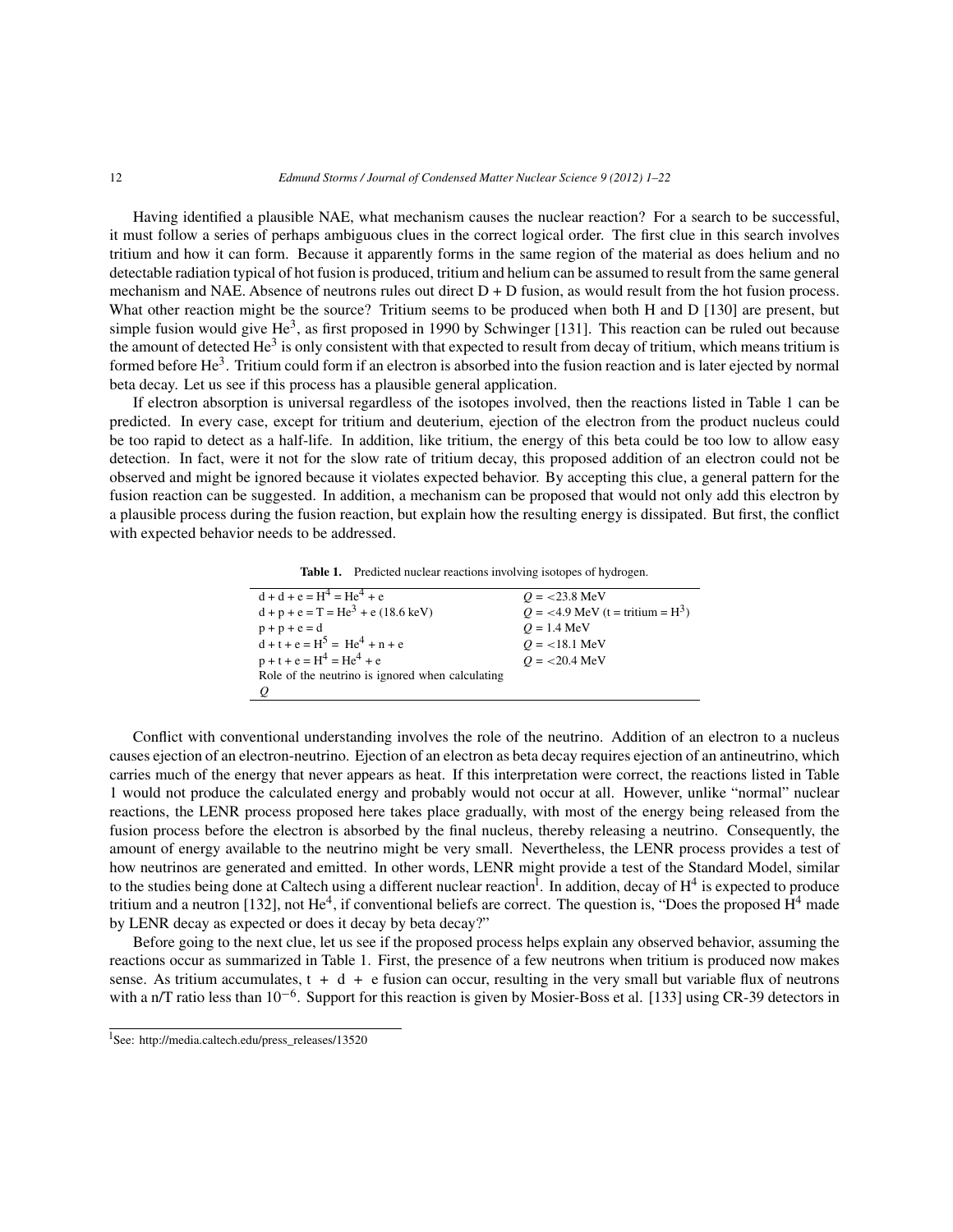which neutrons having the energy expected from  $d + t$  fusion were found in small numbers. Unfortunately, the tritium content was not measured. Second, the expected energy from each reaction  $(Q)$  can be used to explain other behavior<sup>m</sup>. Note that energy from the  $p+p+e$  fusion reaction is much smaller than from the  $d+d+e$  reaction. Consequently, the former reaction would require many more NAE sites to achieve the same amount of detected power compared to when deuterium is used, thereby energy from the  $d + d + e$  reaction easier to detect. Consequently, failure to detect heat when hydrogen is used as a null test means only that too little NAE was present to make detectable energy from the weak  $p + p + e$  reaction. In fact, the claims for extra power made by Fleischmann and Pons during their null tests using  $H_2O$  can be understood to mean enough NAE was present on a few occasions to actually produce detectable heat. Consequently, light water would apparently act as a poison simply by reducing the amount of power compared to when D2O is used, not by stopping LENR altogether. Third, the weak beta emission could produce the occasionally reported low-level Bremsstrahlung from cells containing  $D_2O$  [134].

What kind of mechanism and NAE would be consistent with observed behavior? The hot fusion process, as well as muon fusion, rely the nuclei getting close enough to engage the strong force. The resulting sudden release of energy naturally causes emission of energetic particles, which are not produced by LENR. Therefore, a different mechanism must be operating. To avoid detectable emission, the energy released by the nuclear reaction could involve many emitted atoms, with each carrying a small fraction of the energy. This idea, which has been suggested by other authors, requires a large collection of atoms  $(>10,000)$ , all of which have the ability to take their required fraction of the total during a very fast process. Consequently, this method does not seem plausible, as previously concluded.

This paper proposes a resonance takes place in a string of hydrogen nuclei with each separated by an electron. As this resonance takes place, coherent photons (X-rays) are emitted, similar to what takes place in a laser. In this case, the energy does not come from outside sources, but from gradual conversion of the hydrogen nuclei into another element, with the intervening electron being absorbed into the final nucleus. As a result, mass is converted to energy as the two nuclei get closer together. Obviously, the relationship between the nuclei and the intervening electron is not conventional. This unconventional relationship is forced on the system by the walls of the crack in which the process occurs. A future paper by Brian Scanlan will explore this process in detail.

Other models might also describe the process. Sinha and Meulenberg [135] proposed a structure, called a Lochon, that might describe the unique relationship between the electron and the hydrogen nucleus. Kim and Ward [136] propose a resonance process between deuterons in a BEC when it forms on the surface of a nanoparticle of PdD, a process that might also function in a crack or nanotube. Chubb [137] uses the metaphor of particle to wave conversion, with the deuteron waves gradually converting to a helium wave as energy is lost from the wave structure. Clearly, the process is opened to several interpretations at this stage.

What evidence can be offered to suggest cracks are actually present? First, can cracks form in the materials being used? PdD is well known to form cracks [138,139]. Titanium, another successful metal, cracks readily when it reacts with hydrogen. When this metal is used as the cathode during electrolysis of  $D_2O$ , extra energy and transmutation are reported [140–144]. In addition, neutrons [145–147] are emitted when it is temperature cycled in  $D_2$ , further indicating active crack formation, but not necessarily producing LENR. Nickel does not form cracks easily when exposed to hydrogen, but thermal or pressure cycling in hydrogen [102,103] is expected to produce some cracks in the surface. The oxides that produce LENR by electromigration [148–150] all have the Perovskite crystal structure. This structure

mThe effect of neutrino formation when an electron is added or ejected is ignored. Nevertheless, this would reduce the amount of measured energy by some unknown amount because energy added to the neutrino would not be converted to measured heat. The behavior of tritium decay can be used to estimate the fraction carried by the neutrino when the neutron decomposes. The energy expected is 529 keV, based on mass change, while the beta is measured to have 18.6 keV. This means only 3.5% of the expected energy can be recovered from the final decay process because the remainder is carried away by the neutrino. However, most of the detected energy results from initial formation of the final nucleus, not from its subsequent decay. As a result, the values listed in Table 1 are, in most cases, upper limits.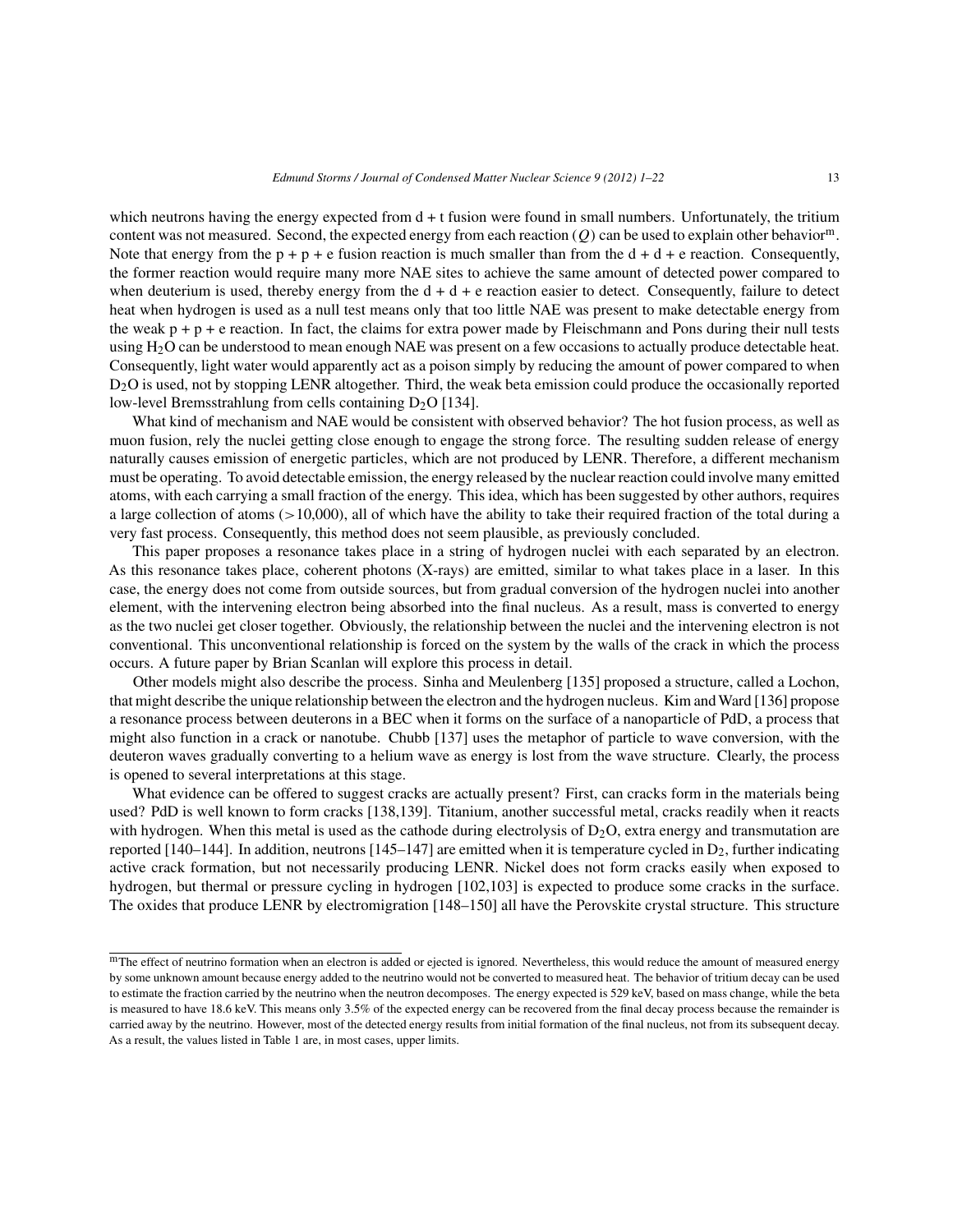is susceptible to distortions as a result of small changes in component atom concentrations that could cause local cracks. The slight flow of hydrogen caused by applied voltage would move hydrogen atoms to these locations and help accelerate the LENR process. Layers of palladium applied to various materials, as used by Patterson [151] and later by Miley [92,152], are observed to crack when reacted with hydrogen. Layers containing possible cracks have also been applied to wires by Celani et al. [153]. In this case, a current flow through the wire is found to enhance the process, perhaps by making deuterons more readily available to cracks. Sonofusion [154] would be expected to cause cracks at the site of bubble collapse on a target metal. In addition, to cracks formed as a result of stress, all materials are known to contain imperfections unless efforts are made to remove them. While a large number of active cracks would produce obvious power, the small number in ordinary material might result in detectable amounts of unexpected LENR if enough deuterium ions were available and careful measurements were made. Nanotubes are expected to be more difficult to make, but might be present and occasionally active.

Other behaviors consistent with cracks being the NAE are observed on occasion, adding support to the idea. For example, placement of X-ray sensitive film near an active electrolytic cell has shown X-radiation having a very narrow beam width [155,156]. Gas discharge has also produced similarly tightly focused X-rays that act like a laser [157,158]. Such behavior requires emission only in favored directions, which requires a beam defining structure. As an example from conventional experience, small structures similar to cracks have been observed to produce laser emission [159]. Failure to detect radiation could result when most X-radiation is completely absorbed, or because most beams are pointed away from the detectors. A diffuse source could be produced when many cracks were pointed in random directions. Consequently, laser-like radiation would be rare and only observed when detectors are in the right place or the sources are all pointed in the same direction, which apparently has occasionally happened.

The study by Iwamura et al. [160] provides an opportunity to test the role of cracks in explaining transmutation. As explained previously, these workers deposited CaO + Pd layers on palladium, which was over-coated by 40 nm of palladium, after which various elements were applied to the surface. When deuterium diffused through this sandwich, the deposited nuclei were transmuted by addition of deuterons. Amazingly, only the deposited nuclei experienced transmutation, not the much larger concentration of palladium also present on the surface. In addition, the CaO layer was found to be essential for the process to work. This behavior can be explained if stress-cracks formed in the thin palladium layer between the CaO and the surface where the target element was deposited. The deposited material filled the mouths of the cracks, thereby sealing them and creating a cavity in which deuterons could accumulate and resonate. This resonance process is proposed to release energy and cause deuterons to enter those nuclei located at the end of the cavity, i.e. the deposited target. Only nuclei present at this exact location can be transmuted according to this model. Patterson [151] provided further support when he produced many cracks in layers of Pd and Ni applied to plastic beads. Many transmuted elements were found in these layers by Miley [152,161]. Obviously, the thickness of the crack would be important because at some width, the normal hydrogen molecule is known to form, which is not able to fuse. The difficulty in causing LENR is proposed be related to formation of a closed crack of exactly the right dimension, after which enough D or H ions might be present to fuel a fusion reaction. Naturally, these requirements would be very sensitive to conditions and treatment, thereby accounting for the difficulty in replicating the transmutation results.

The claim for nuclear reactions being possible in bacteria and other single-cell organisms is a challenge for any explanation [162]. Obviously, the chemical conditions are greatly different from these within inorganic crystals and the mechanisms applied to such crystal structures would not be expected to apply to a living cell. On the other hand, existence of voids created by complex protein molecules can be imagined to form in which the proposed resonance might take place provided hydrogen ions are available to the void. While this assumption has no evidence as yet, the suggestion can be tested.

No single observation provides a smoking gun. Nevertheless, a total analysis of all observations and patterns leads to one plausible conclusion – cracks or nanotubes of a particular size and shape are the only NAE that does not conflict with the known behavior of materials, allows a plausible mechanism to operate, and leads to testable predictions, many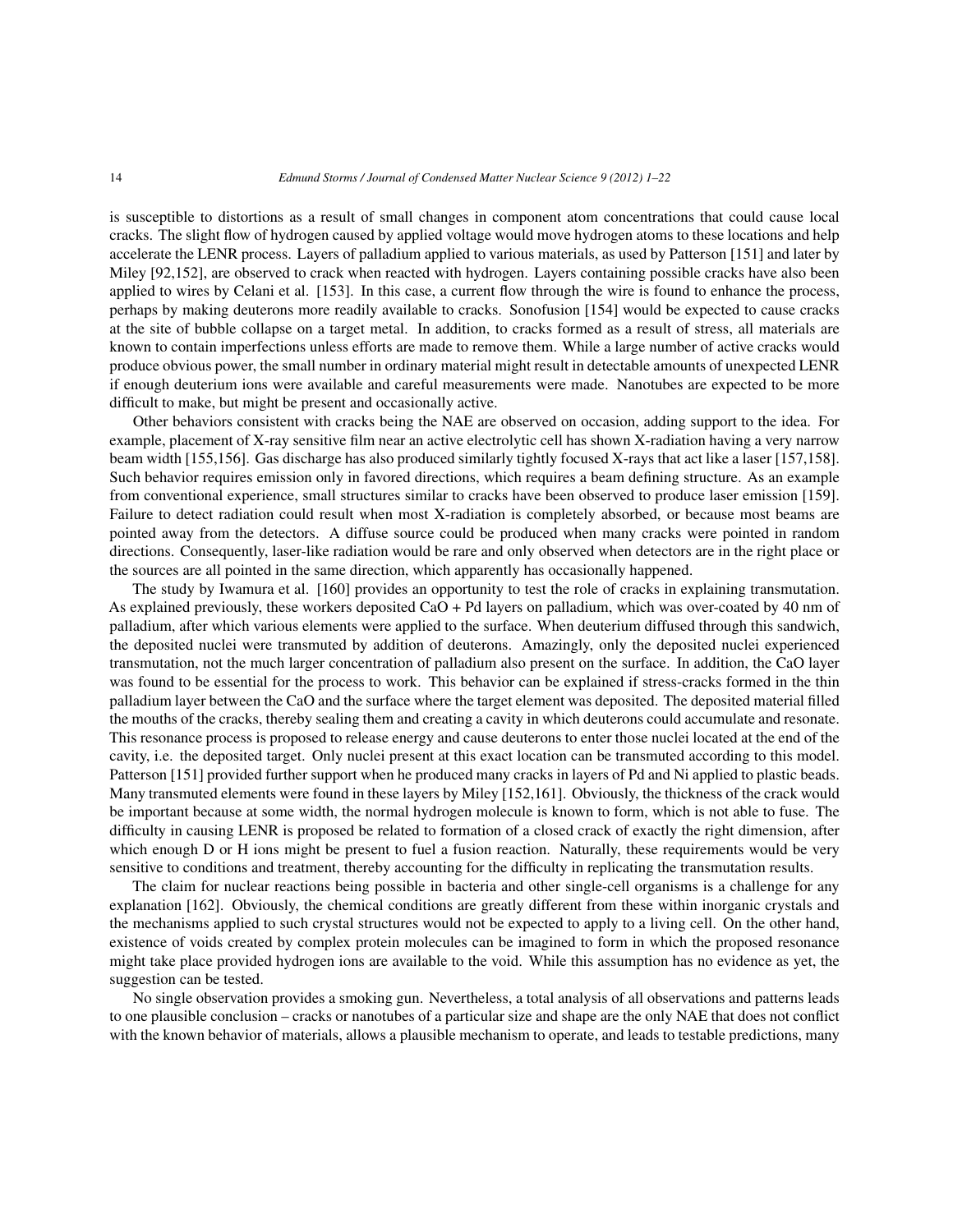of which are consistent with behavior already observed. The puzzle still lacks a clear description of the mechanism operating within the crack. Once a mechanism is found to apply, later mathematical analysis can be used to further support the model and generate other predictions.

# 2.5. Testable predictions

The model suggests the following testable predictions as a guide to future studies.

- (1) X-ray radiation is produced at a wavelength determined partly by the mass of the nuclei in the crack and it is emitted in opposite directions among the axis of the crack. The process is proposed to have laser-like behavior. Some of this radiation would appear to result from Bremsstrahlung.
- (2) Rate of tritium production is sensitive to the H/D ratio in the NAE.
- (3) Rate of neutron production is sensitive to the D/T ratio in the NAE.
- (4) Energy production from normal hydrogen results first in production of deuterium and then tritium, followed by a small but increasing neutron flux.
- (5) Diffusion of H or D through a material containing suitable NAE causes detectable LENR because H or D would become available at the NAE. Increased applied pressure of  $D_2$  or  $H_2$  has the same effect.
- (6) Laser light increases the rate of LENR as energy is added to the resonance process. Increased temperature would have the same effect, but would not be as localized and would have a counter effect by lowering the available concentration of H or D.
- (7) Transmutation is occasionally experienced by nuclei located at the ends of active cracks or nanotubes.
- (8) The rate of LENR using deuterium gradually decreases as active NAE sites became choked by immobile helium. This lifetime limiting process is less important when H is used because D and T can move out of the NAE or enter into subsequent fusion reactions without choking the site. Nevertheless, the growing concentration of D will increase the activation energy for resonance, thereby reducing its rate, and producing trapped helium.
- (9) No difference exists between the conditions required to cause fusion involving pure D or pure H. However, many more NAE sites are required to obtain a detectable amount of energy when H is used compared to D.
- (10) A mixture of D and H in a NAE makes LENR more difficult to start (increased activation energy) because the mixture, consisting of different masses, disrupts resonance. Apparent "poisoning" of the reaction is the result. Adding laser energy at the location of the crack can reduce the effect of this disruption.
- (11) A material producing significant power will self-heat and reach a stable temperature determined by how effectively hydrogen can reach the NAE at that temperature. The greater the amount of NAE, the higher this temperature limit will be.
- (12) Any metal or alloy able to catalyze decomposition of the hydrogen molecule into ions will support LENR once the NAE forms.

## **3. Summary**

A model is described that summarizes all reported observations by using only a few assumptions. The LENR process is proposed not to take place in a lattice structure. Instead, a novel and rare structure must form in which the process occurs. This structure is common to all LENR reactions regardless of the reactants, nuclear products, or method used. The general structure is called the Nuclear Active Environment (NAE) and is proposed to take the form of a crack or gap that forms by stress relief in conventional structures.

Fusion reactions involving isotopes of hydrogen are proposed to occur in the same NAE. Deuterium is made by  $p+p+e$  fusion, tritium by  $d+p+e$  fusion, and helium by  $d+d+e$  fusion followed by beta emission, with the relative rates being determined by the relative concentrations of the hydrogen isotopes in the NAE. Occasional neutrons can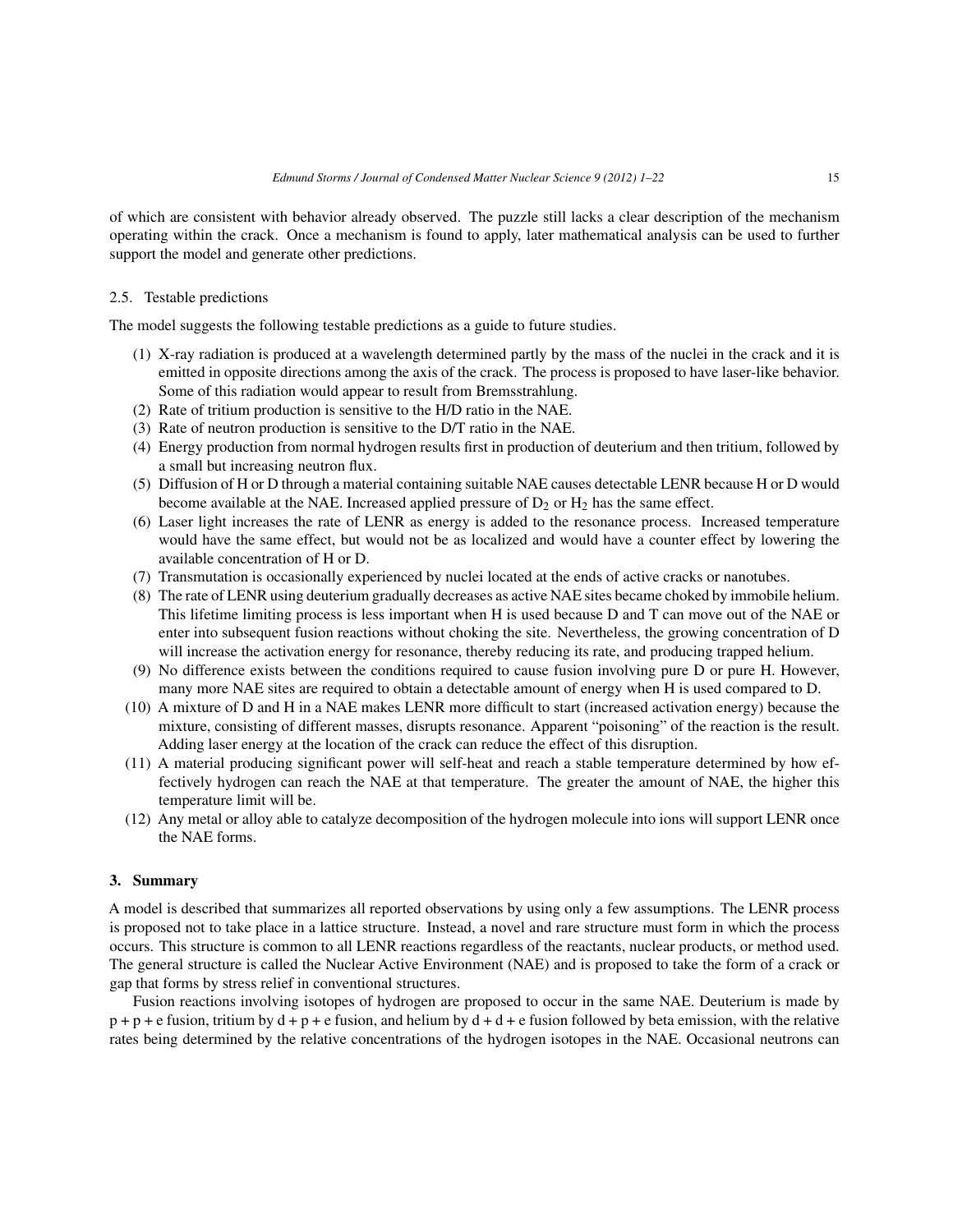result from the  $t+d+e$  fusion reaction when tritium is produced. The number of active sites in a material, the temperature and/or applied energy, and the concentration of hydrogen isotopes determine the rate of each reaction. Energy is released to the surrounding environment by a resonance process between the hydrogen nuclei and the intervening electrons as many X-ray photons are emitted in a laser-like beam in opposite directions along the axis of the crack. Conditions required to create this resonance are forced on the hydrogen–electron combination by the structure in which they are located. This structure, consisting of cracks or nanotubes, must have a critically small size in the submicron range.

This model is based on observed behavior, not on the physical or mathematical models favored by modern science. While some of the proposed consequences of this behavior might conflict with what conventional science believes is possible, the paper identifies the important evidence required to resolve this conflict. If correct, the model places limits on the kind of mechanism causing the nuclear process, explains why energetic particles are not detected, and shows why such reactions are not "impossible" as conventional science believes. Analysis using mathematical tools will follow if the suggested model is found to be correct.

The model proposed in this paper has an immediate application to understanding the claims made by Rossi. He claims significant energy is made in a device he calls an E-Cat by conversion of nickel to copper. As discussed in the paper, this source of energy is not plausible. On the other hand, the other potential source based on the proposed  $p + e + p = d$  reaction would appear not to qualify as a source of useful energy because of energy loss to neutrino emission, as the Standard Model requires. Consequently, a careful study of the energy-producing reaction involving light hydrogen is important not only to understanding LENR but also to understanding the Standard Model.

#### **Acknowledgements**

I'm grateful to Brian Scanlan for helping make this analysis possible by his financial support and his insights into how electrons can be related to hydrogen nuclei under specials circumstances. This analysis would not have been possible without his contribution. Abd ul-Rahman Lomax and Bill Collis helped make the description easier to understand by repeated challenges to the idea. Carol Storms and Ruby Carat found the usual typos and made many suggestions that helped focus the arguments in the proper direction.

#### **References**

- [1] Fleischmann, M., S. Pons, and M. Hawkins, Electrochemically induced nuclear fusion of deuterium. *J. Electroanal. Chem.* **261** (1989).: p. 301-308 and errata in Vol. 263, 187-188.
- [2] Storms, E.K., *The science of low energy nuclear reaction*. 2007, Singapore: World Scientific. 312.
- [3] Rothwell, J., *Cold fusion and the future*. 2007: www.LENR.org.
- [4] Sheldon, E., *An overview of almost 20 years' research on cold fusion.* Contemp. Phys., 2009. **49**(5): p. 375.
- [5] Krivit, S.B. and N. Winocur, *The rebirth of cold fusion; Real science, real hope, real energy*. 2004, Los Angeles, CA: Pacific Oaks Press.
- [6] Simon, B., *Undead science: Science studies and the afterlife of cold fusion*. 2002, New Brunswick, NJ: Rutgers University Press. 252.
- [7] Close, F., *Too hot to handle. The race for cold fusion*. second ed. 1992, New York: Penguin, paperback.
- [8] Mallove, E., *Fire from ice*. 1991, NY: John Wiley.
- [9] Peat, F.D., *Cold fusion: The making of a scientific controversy.* 1989, Chicago: Contempory Books. 188.
- [10] Camp, W.J., *Helium detrapping and release from metal tritides.* J. Vac. Sci. Technol., 1977. **14**: p. 514-517.
- [11] Storms, E.K. and C. Talcott-Storms, *The effect of hydriding on the physical structure of palladium and on the release of contained tritium.* Fusion Technol., 1991. **20**: p. 246.
- [12] Dash, J., G. Noble, and D. Diman. *Changes in surface topography and microcomposition of a palladium cathode caused by electrolysis in acidified light water*. in *International Symposium on Cold Fusion and Advanced Energy Sources*. 1994. Belarusian State University, Minsk, Belarus: Fusion Information Center, Salt Lake City. p. 172.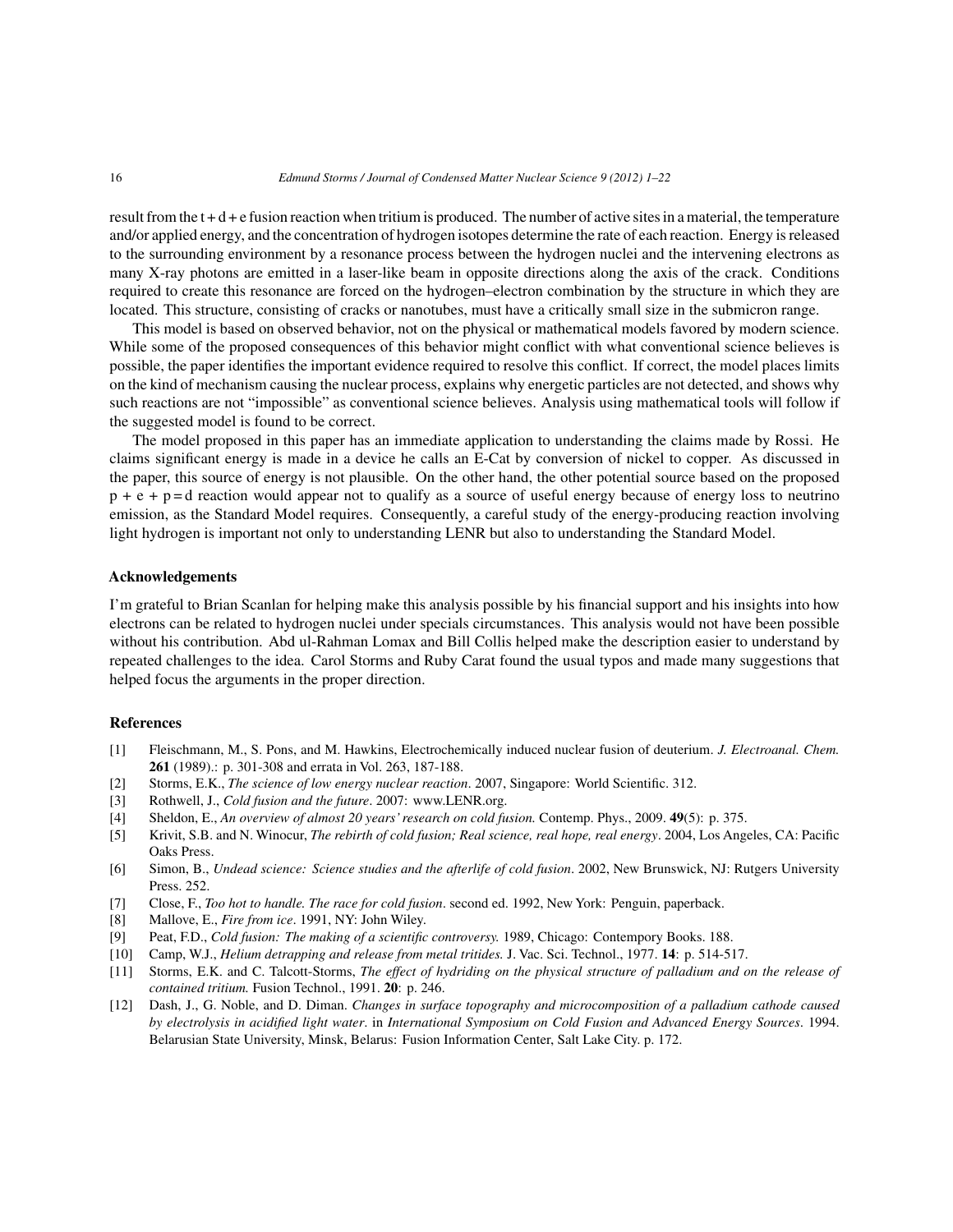- [13] Miguet, S. and J. Dash, *Microanalysis of palladium after electrolysis in heavy water.* J. New Energy, 1996. **1**(1): p. 23.
- [14] Storms, E., *Ways to initiate a nuclear reaction in solid environments.* Infinite Energy, 2002. **8**(45): p. 45.
- [15] McKubre, M.C.H., et al. *New hydrogen energy research at SRI*. in *Sixth International Conference on Cold Fusion, Progress in New Hydrogen Energy*. 1996. Lake Toya, Hokkaido, Japan: New Energy and Industrial Technology Development Organization, Tokyo Institute of Technology, Tokyo, Japan. p. 75.
- [16] Storms, E.K., *The nature of the energy-active state in Pd-D.* Infinite Energy, 1995(#5 and #6): p. 77.
- [17] Tanzella, F.L., et al. *Parameters affecting the loading of hydrogen isotopes into palladium cathodes*. in *Sixth International Conference on Cold Fusion, Progress in New Hydrogen Energy*. 1996. Lake Toya, Hokkaido, Japan: New Energy and Industrial Technology Development Organization, Tokyo Institute of Technology, Tokyo, Japan. p. 171.
- [18] Storms, E.K. *Relationship between open-circuit-voltage and heat production in a Pons-Fleischmann cell*. in *The Seventh International Conference on Cold Fusion*. 1998. Vancouver, Canada: ENECO, Inc., Salt Lake City, UT. p. 356.
- [19] McKubre, M.C.H., et al. *Concerning reproducibility of excess power production*. in *5th International Conference on Cold Fusion*. 1995. Monte-Carlo, Monaco: IMRA Europe, Sophia Antipolis Cedex, France. p. 17.
- [20] Sarto, F., et al. *The Role of Cathode's Surface Properties in the Electrochemical Deuterium Loading of Pd Foils*. in *15th International Conference on Condensed Matter Nuclear Science*. 2009. Rome, Italy: ENEA, Italy. p. 148-153.
- [21] Castagna, E., et al. *Metallurgical characterization of Pd electrodes employed in calorimetric experiments under electrochemical deuterium loading*. in *14th International Conference on Condensed Matter Nuclear Science*. 2008. Washington, DC: www.LENR.org. p. 444-450.
- [22] Dardik, I., et al. *Report on electrolysis experiments at energetics technologies*. in *International Conference on Condensed Matter Nuclear Science , ICCF-13*. 2007. Sochi, Russia: Tsiolkovsky Moscow Technical University. p. 325.
- [23] Zhang, W.-S. and J. Dash. *Excess heat reproducibility and evidence of anomalous elements after electrolysis in Pd/D*2O + H2*SO*<sup>4</sup> *electrolystic cells*. in *International Conference on Condensed Matter Nuclear Science , ICCF-13*. 2007. Sochi, Russia: Tsiolkovsky Moscow Technical University. p. 202.
- [24] Chicea, D. *Comment on carbon production In deuterium-metal systems*. in *Tenth International Conference on Cold Fusion*. 2003. Cambridge, MA: World Scientific Publishing Co. p. 475.
- [25] Chen, S.-K., et al., *The microstructure of electrolytically deuterium-loaded palladium rods.* Fusion Technol., 1996. **29**: p. 302.
- [26] . Szpak, S., P.A. Mosier-Boss, and F. Gordon. *Precursors and the fusion reactions in polarized Pd/D-D*2*O systems: Effect of an external electric field*. in *11th International Conference on Cold Fusion*. 2004. Marseilles, France: World Scientific Co. p. 359.
- [27] Szpak, S., P.A. Mosier-Boss, and J.J. Smith, *Deuterium uptake during Pd-D codeposition.* J. Electroanal. Chem., 1994. **379**: p. 121.
- [28] Mosier-Boss, P.A., et al., *Review of TwentyYears of LENR Research Using Pd/D Co-deposition.* J. Cond. Matter Nucl. Sci., 2011. **4**: p. 173-187.
- [29] Sankaranarayanan, T.K., et al. *Evidence for tritium generation in self-heated nickel wires subjected to hydrogen gas absorption/desorption cycles.* in *5th International Conference on Cold Fusion*. 1995. Monte-Carlo, Monaco: IMRA Europe, Sophia Antipolis Cedex, France. p. 173.
- [30] . Rout, R.K., et al., *Copious low energy emissions from palladium loaded with hydrogen or deuterium.* Indian J. Technol., 1991. **29**: p. 571.
- [31] . Savvatimova, I.B. and A.B. Karabut, *Radioactivity of palladium cathodes after irradiation in a glow discharge.* Poverkhnost (Surface), 1996(1): p. 76 (in Russian).
- [32] Arata, Y. and Y.C. Zhang, *Helium (*4*He,* <sup>3</sup>*He) within deuterated Pd-black.* Proc. Jpn. Acad., Ser. B, 1997. **73**: p. 1.
- [33] Case, L.C. *Catalytic fusion of deuterium into helium-4*. in *The Seventh International Conference on Cold Fusion*. 1998. Vancouver, Canada: ENECO, Inc., Salt Lake City, UT. p. 48.
- [34] Kidwell, D.A., et al. *Yes, Virginia there is Heat, but It is Likely of Chemical Origin*. in *15th International Conference on Condensed Matter Nuclear Science*. 2009. Rome, Italy: ENEA, Italy. p. 100-109.
- [35] Arata, Y. and Y.C. Zhang. *Picnonuclear fusion generated in "lattice-reactor" of metallic deuterium lattice within metal atomclusters. II Nuclear fusion reacted inside a metal by intense sonoimplantion effect*. in *The 9th International Conference on Cold Fusion, Condensed Matter Nuclear Science*. 2002. Tsinghua Univ., Beijing, China: Tsinghua Univ. Press. p. 5.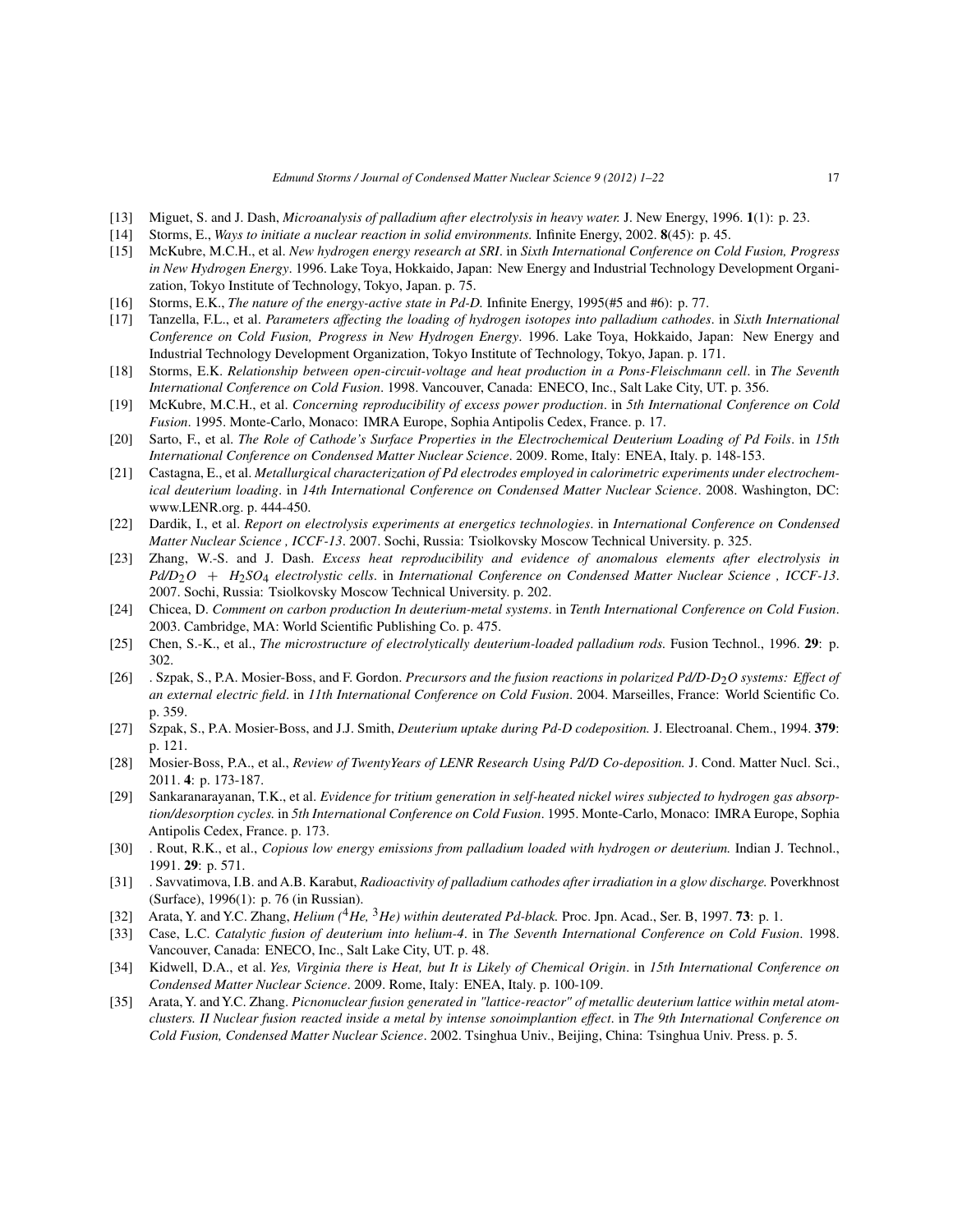- [36] Arata, Y., Y.C. Zhang, and X.F. Wang. *Production of Helium and Energy in the "Solid Fusion"*. in *15th International Conference on Condensed Matter Nuclear Science*. 2009. Rome, Italy: ENEA, Italy. p. 72-81.
- [37] Yamaura, S., et al. *Hydrogen absorption of nanoscale Pd particles embedded in ZrO2 matrix prepared from Zr–Pd amorphous alloys*. in *14th International Conference on Condensed Matter Nuclear Science*. 2008. Washington, DC: www.LENR.org. p.
- [38] Takahashi, A., et al. *Anomalous Heat Generation in Charging of Pd Powders with High Density Hydrogen Isotopes, (II) Discussions on Experimental Results and Underlying Physics*. in *15th International Conference on Condensed Matter Nuclear Science*. 2009. Rome, Italy: ENEA, Italy. p. 297-302.
- [39] Iwamura, Y., et al., *Detection of anomalous elements, X-ray and excess heat induced by continuous diffusion of deuterium through multi-layer cathode (Pd/CaO/Pd).* Infinite Energy, 1998. **4**(20): p. 56.
- [40] Liu, B., et al. *"Excess heat" in a gas-loaded D/Pd system with pumping inside palladium tube*. in *8th International Workshop on Anomalies in Hydrogen/Deuterium Loaded Metals*. 2007. Catania, Sicily, Italy: The International Society for Condensed Matter Science. p. 204.
- [41] . Biberian, J.-P. and N. Armanet. *Excess heat production during diffusion of deuterium through palladium tubes*. in *8th International Workshop on Anomalies in Hydrogen/Deuterium Loaded Metals*. 2007. Catania, Sicily, Italy: The International Society for Condensed Matter Science. p. 19.
- [42] Preparata, G. *Fractofusion revisted*. in *Anomalous Nuclear Effects in Deuterium/Solid Systems, "AIP Conference Proceedings 228"*. 1990. Brigham Young Univ., Provo, UT: American Institute of Physics, New York. p. 840.
- [43] Lipson, A.G., V.A. Kuznetsov, and B.V. Deryagin, *Scenarios of 'cold nuclear fusion' by concentration of elastic energy in crystals.* Dokl. Akad. Nauk SSSR Fiz. Khim., 1991. **318**(3): p. 636 (in Russian).
- [44] Yasui, K., *Fractofusion mechanism.* Fusion Technol., 1992. **22**: p. 400.
- [45] Jabon, V.D.D., G.V. Fedorovich, and N.V. Samsonenko, *Catalitically induced d-d fusion in ferroelectrics.* Braz. J. Phys., 1997. **27**: p. 515.
- [46] Czerski, K., et al., *The 2H(d,p)3H reaction in metallic media at very low energies.* Europhys. Lett., 2004. **68**: p. 363.
- [47] Kasagi, J. *Screening potential for nuclear reactions in condensed matter*. in *14th International Conference on Condensed Matter Nuclear Science*. 2008. Washington, DC: www.LENR.org. p. 318-325.
- [48] Kitamura, A., et al. *D(d,p)t reaction rate enhancement in a mixed layer of Au and Pd*. in *Tenth International Conference on Cold Fusion*. 2003. Cambridge, MA: World Scientific Publishing Co. p. 623.
- [49] Hagelstein, P.I. and I. Chaudhary. *Arguments for dideuterium near monovacancies in PdD*. in *15th International Conference on Condensed Matter Nuclear Science*. 2009. Rome, Italy: ENEA, Italy. p. 282-287.
- [50] Flanagan, T.B., et al., *The effect of lattice defects on hydrogen solubility in palladium, I. Experimentally observed solubility enhancements and thermodynamics of absorption.* J. Less-Common Met., 1979. **49**: p. 13.
- [51] McKubre, M.C. and F. Tanzella. *Using resistivity to measure H/Pd and D/Pd loading: Method and significance*. in *Condensed Matter Nuclear Science, ICCF-12*. 2005. Yokohama, Japan: World Scientific. p. 392.
- [52] Norlander, P., et al., *Multiple deuterium occupancy of vacancies in Pd and related metals.* Phys. Rev. B, 1989. **40**: p. 1990.
- [53] Kozima, H. and S. Watanabe. *Nuclear processes in trapped neutron catalyzed model for cold fusion*. in *5th International Conference on Cold Fusion*. 1995. Monte-Carlo, Monaco: IMRA Europe, Sophia Antipolis Cedex, France. p. 347.
- [54] . Fisher, J.C., *Polyneutrons as agents for cold nuclear reactions.* Fusion Technol., 1992. **22**: p. 511.
- [55] Oriani, R.A., *Anomalous heavy atomic masses produced by electrolysis.* Fusion Technol., 1998. **34**: p. 76.
- [56] Widom, A. and L. Larsen, *Ultra low momentum neutron catalyzed nuclear reactions on metallic hydride surfaces.* Eur. Phys. J., 2006. **C46**: p. 107.
- [57] Daddi, L., *Proton-electron reactions as precursors of anomalous nuclear events.* Fusion Technol., 2001. **39**: p. 249.
- [58] Chatterjee, L., *Electrolysis in thin-film nickel coatings: mimicking supernova physics?* Fusion Technol., 1998. **34**: p. 147.
- [59] Das, D. and M.K.S. Ray, *Fusion in condensed matter a likely scenario.* Fusion Technol., 1993. **24**: p. 115.
- [60] Moon, D., *Review of a cold fusion theory: Mechanisms of a disobedient science.* Infinite Energy, 1999. **5**(28): p. 33.
- [61] Phipps Jr., T.E., *Neutron formation by electron penetration of the nucleus.* Infinite Energy, 1999. **5**(26): p. 58.
- [62] Conte, E. and M. Pieralice, *An experiment indicates the nuclear fusion of a proton and electron into a neutron.* Infinite Energy, 1999. **4**(23): p. 67.
- [63] Mills, R.L. and W.R. Good, *Fractional quantum energy levels of hydrogen.* Fusion Technol., 1995. **28**: p. 1697.
- [64] Dufour, J., et al. *The Hydrex concept-effect on heavy nuclei*. in *8th International Conference on Cold Fusion*. 2000. Lerici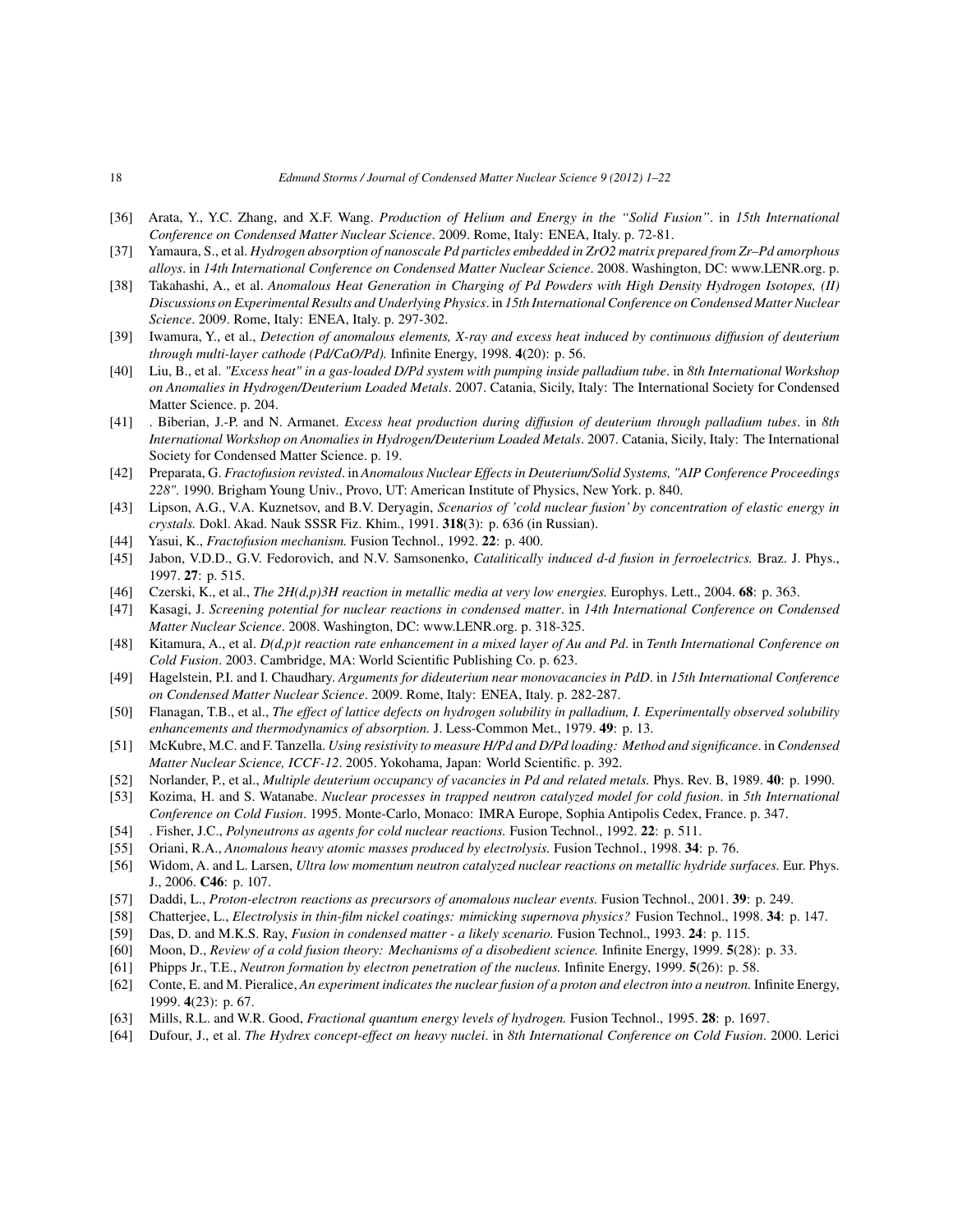(La Spezia), Italy: Italian Physical Society, Bologna, Italy. p. 431.

- [65] Dufour, J.J., J.H. Foos, and X.J.C. Dufour, *Formation and properties of hydrex and deutex.* Infinite Energy, 1998. **4**(20): p. 53.
- [66] Liu, F.S., *The phonon mechanism of the cold fusion.* Mod. Phys. Lett. B, 1996. **10**: p. 1129.
- [67] Hagelstein, P.L. *Phonon-exchange models: Some new results*. in *11th International Conference on Cold Fusion*. 2004. Marseilles, France: World Scientific Co. p. 743.
- [68] Violante, V. and A. De Ninno. *Quantum mechanical description of a lattice ion trap*. in *Sixth International Conference on Cold Fusion, Progress in New Hydrogen Energy*. 1996. Lake Toya, Hokkaido, Japan: New Energy and Industrial Technology Development Organization, Tokyo Institute of Technology, Tokyo, Japan. p. 221.
- [69] Kalman, P. and T. Keszthelyi, *Attractive d–d interaction via phonon exchange in deuterated Pd.* Nucl. Instr. and Meth. in Phys. Res. B, 2005. **240**: p. 781-789.
- [70] Kucherov, Y. *Slow nuclear excitation model*. in *Sixth International Conference on Cold Fusion, Progress in New Hydrogen Energy*. 1996. Lake Toya, Hokkaido, Japan: New Energy and Industrial Technology Development Organization, Tokyo Institute of Technology, Tokyo, Japan. p. 502.
- [71] Chubb, S.R. and T.A. Chubb. *Theoretical framework for anomalous heat and* <sup>4</sup>*He in transition metal systems*. in *8th International Conference on Cold Fusion*. 2000. Lerici (La Spezia), Italy: Italian Physical Society, Bologna, Italy. p. 385.
- [72] Bazhutov, Y.N. *Erzion discovery in cosmic rays and its possible great role in nature in framework of Erzion model of cold nuclear transmutation*. in *8th International Conference on Cold Fusion*. 2000. Lerici (La Spezia), Italy: Italian Physical Society, Bologna, Italy. p. 269.
- [73] Matsumoto, T., *'Nattoh' model for cold fusion.* Fusion Technol., 1989. **16**: p. 532.
- [74] McKibben, J.L., *Evidence for three primordially created particles and can one of them catalyze cold fusion?* 1989.
- [75] Rafelski, J., et al., *Nuclear reactions catalyzed by a massive negatively charged particle. How Cold Fusion Can Be Catalyzed.* Fusion Technol., 1990. **18**: p. 136.
- [76] Shoulders, K., *Projectiles from the dark side.* Infinite Energy, 2006. **12**(70): p. 39-40.
- [77] Preparata, G. *Theoretical ideas on cold fusion*. in *The First Annual Conference on Cold Fusion*. 1990. University of Utah Research Park, Salt Lake City, Utah: National Cold Fusion Institute. p. 91.
- [78] Fleischmann, M., S. Pons, and G. Preparata, *Possible theories of cold fusion.* Nuovo Cimento, 1994. **107A**(1): p. 143-156.
- [79] Capek, V., *Tunnelling efficiency and the problem of cold fusion.* Czech. J. Phys., 1989. **B39**: p. 793.
- [80] Turner, L., *Thoughts unbottled by cold fusion.* Phys. Today, 1989. **Sept.**: p. 140.
- [81] Parmenter, R.H., *A possible scenario for the onset of cold fusion in deuterated metals.* Infinite Energy, 1998. **4**(21): p. 41.
- [82] Fulvio, F. *Theoretical comparison between semi-classic and quantum tunneling effect any application coherence theory on the tumor*. in *Condensed Matter Nuclear Science, ICCF-12*. 2005. Yokohama, Japan: World Scientific. p. 494.
- [83] Feng, S., *Enhancement of cold fusion rate by electron polarization in palladium deuterium solid.* Solid State Commun., 1989. **72**: p. 205.
- [84] Li, X.Z., C.X. Li, and H.F. Huang, *Maximum value of the resonant tunneling current through the Coulomb barrier.* Fusion Technol., 1999. **36**: p. 324.
- [85] Hora, H., G. Miley, and J. Kelly, *Low-energy nuclear reactions of protons in host metals at picometer distance.* Trans. Am. Nucl. Soc., 2000. **83**: p. 357.
- [86] Hora, H., et al., *Proton-metal reactions in thin films with Boltzmann distribution similar to nuclear astrophysics.* Fusion Technol., 1999. **36**: p. 331.
- [87] Hora, H., et al. *Shrinking of hydrogen atoms in host metals by dielectric effects and Inglis-Teller depression of ionization potentials.* in *The 9th International Conference on Cold Fusion, Condensed Matter Nuclear Science*. 2002. Tsinghua Univ., Beijing, China: Tsinghua Univ. Press. p. 135.
- [88] Miley, G.H., H. Hora, and Y. X. *Condensed Matter "Cluster" Reactions in LENRs.* in *ICCF-14 International Conference on Condensed Matter Nuclear Science.* 2008. Washington, DC.: http://lenr-canr.org/acrobat/MileyGHcondensedm.pdf. p. 451-457.
- [89] Miley, G.H. *Emerging physics for a breakthrough thin-film electrolytic power unit*. in *Space Technol. Applic. Int. Forum*. 1999. p. 1227.
- [90] Miley, G., et al. *Cluster reactions in low energy nuclear reactions (LENR)*. in *8th International Workshop on Anomalies in*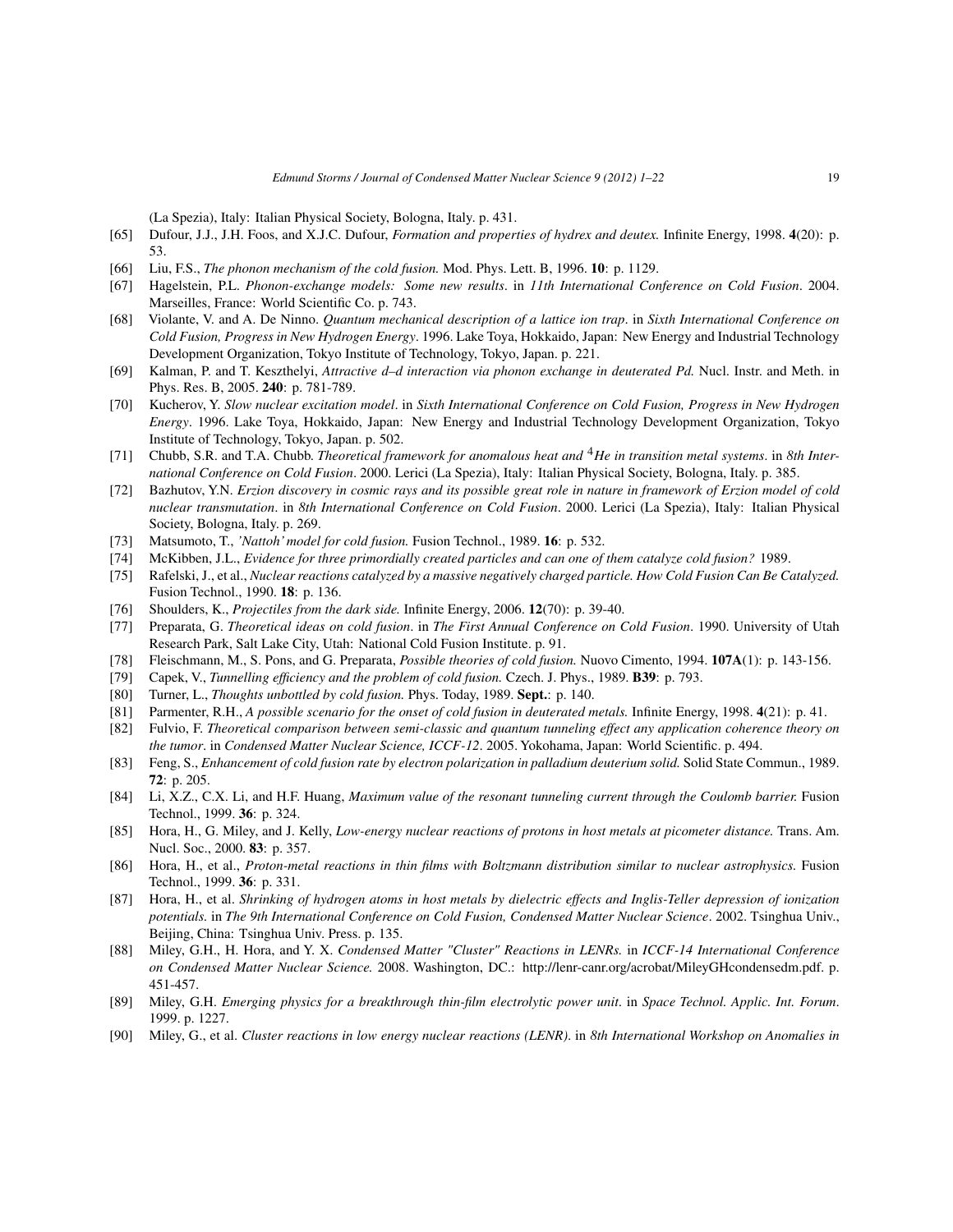*Hydrogen/Deuterium Loaded Metals*. 2007. Catania, Sicily, Italy: The International Society for Condensed Matter Science. p. 235-251.

- [91] Badiei, S., P.U. Andersson, and L. Holmlid, *Laser-induced variable pulse-power TOF-MS and neutral time-of-flight studies of ultradense deuterium.* Phys. Scr., 2010. **81**(4).
- [92] Miley, G., X.Yang, and H. Hora, *Ultra-High Density Deuteron-cluster Electrode for Low-energy Nuclear Reactions.* J. Cond. Matter Nucl. Sci., 2011. **4**: p. 256-268.
- [93] Takahashi, A., et al., *Emission of 2.45 MeV and higher energy neutrons from D<sub>2</sub>O-Pd cell under biased-pulse electrolysis. J.* Nucl. Sci. Technol., 1990. **27**: p. 663.
- [94] Isobe, Y., et al. *Search for coherent deuteron fusion by beam and electrolysis experiments*. in *8th International Conference on Cold Fusion*. 2000. Lerici (La Spezia), Italy: Italian Physical Society, Bologna, Italy. p. 17-22.
- [95] Iwamura, Y., et al., *Observation of Low Energy Nuclear Transmutation Reactions Induced by Deuterium Permeation through Multilayer Pd and CaO thin Film.* J. Cond. Matter Nucl. Sci., 2011. **4**: p. 132-144.
- [96] Takahashi, A. *Tetrahedral and octahedral resonance fusion under transient condensation of deuterons at lattice focal points*. in *ICCF9, Ninth International Conference on Cold Fusion*. 2002. Beijing, China: Tsinghua University: Tsinghua Univ., China. p. 343.
- [97] Hagelstein, P.I., *On the connection between K*αg*-rays and energetic alpha particles in Fleischmann–Pons experiments.* J. Cond. Matter Nucl. Sci., 2010. **3**: p. 50-58.
- [98] Kim, H.Y.*Bose-Einstein Condensation Nuclear Fusion: Theoretical Predictions and Experimental Tests*. in *15th International Conference on Condensed Matter Nuclear Science*. 2009. Rome, Italy: ENEA, Italy. p. 288-296.
- [99] Kim, Y.E., *Bose–Einstein Condensate Theory of Deuteron Fusion in Metal.* J. Cond. Matter Nucl. Sci., 2011. **4**: p. 188-201.
- [100] Cornell, E.A. and C.E. Wieman, *The Bose-Einstein Condensate.* Sci. Am., 1998. **278**(3): p. 40-45.
- [101] Zwierlein, M.W., et al., *Observation of Bose–Einstein Condensation of Molecules.* Phys. Rev. Lett., 2003. **91**: p. 250401.
- [102] Piantelli, F., *Energy generation and generator by means of anharmonic stimulated fusion*. 2010: World Property Organization.
- [103] Campari, E.G., et al. *Nuclear reactions in Ni-H systems*. in *6th International Workship on Anomalies in Hydrogen/Deuterium Loaded Metals*. 2005. Siena, Italy. p.
- [104] Campari, E.G., et al. *Surface analysis of hydrogen-loaded nickel alloys*. in *11th International Conference on Cold Fusion*. 2004. Marseilles, France: World Scientific Co. p. 414.
- [105] Campari, E.G., et al. *Photon and particle emission, heat production and surface transformation in Ni-H system*. in *11th International Conference on Cold Fusion*. 2004. Marseilles, France: World Scientific Co. p. 405.
- [106] Focardi, S., et al. *Evidence of electromagnetic radiation from Ni-H systems*. in *11th International Conference on Cold Fusion*. 2004. Marseilles, France: World Scientific Co. p. 70.
- [107] Campari, E.G., et al. *Overview of H-Ni systems: Old experiments and new setup*. in *5th Asti Workshop on Anomalies in Hydrogen / Deuterium loaded Metals*. 2004. Asti, Italy. p.
- [108] Campari, E.G., et al. *Ni-H systems*. in *8th International Conference on Cold Fusion*. 2000. Lerici (La Spezia), Italy: Italian Physical Society, Bologna, Italy. p. 69.
- [109] Battaglia, A., et al., *Neutron emission in Ni-H systems.* Nuovo Cimento, 1999. **112 A**: p. 921.
- [110] Focardi, S., et al., *Large excess heat production in Ni-H systems.* Nuovo Cimento, 1998. **111A**(11): p. 1233.
- [111] Focardi, S., et al. *On the Ni-H system*. in *Asti Workshop on Anomalies in Hydrogen/Deuterium Loaded Metals*. 1997. Villa Riccardi, Italy: Societa Italiana Di Fisica. p. 35.
- [112] Focardi, S., R. Habel, and F. Piantelli, *Anomalous heat production in Ni-H systems.* Nuovo Cimento, 1994. **107A**: p. 163.
- [113] Rossi, A., *Journal of Nuclear Physics*. 2012, http://www.journal-of-nuclear-physics.com/.
- [114] Rossi, A., *Method and apparatus for carrying out nickel and hydrogen exothermal reaction*. 2011: USA.
- [115] Badiei, S., P.U. Andersson, and L. Holmlid, *Fusion reactions in high-density hydrogen: A fast route to small-scale fusion?* International J. Hydrogen Energy, 2009. **34**(1): p. 487.
- [116] Badiei, S., P.U. Andersson, and L. Holmlid, *Production of ultradense deuterium: A compact future fusion fuel.* Appl. Phys. Lett., 2010. **96**: p. 124103.
- [117] Arachi, Y., et al., *Structural analysis of nano-sized-Pd/ZrO2 composite after H(D) absorption.* Solid State Ionics, 2006. **177**: p. 1861.
- [118] Takahashi, A., et al. *Deuterium Gas Charging Experiments with Pd Powders for Excess Heat Evolution (II). Discussions on*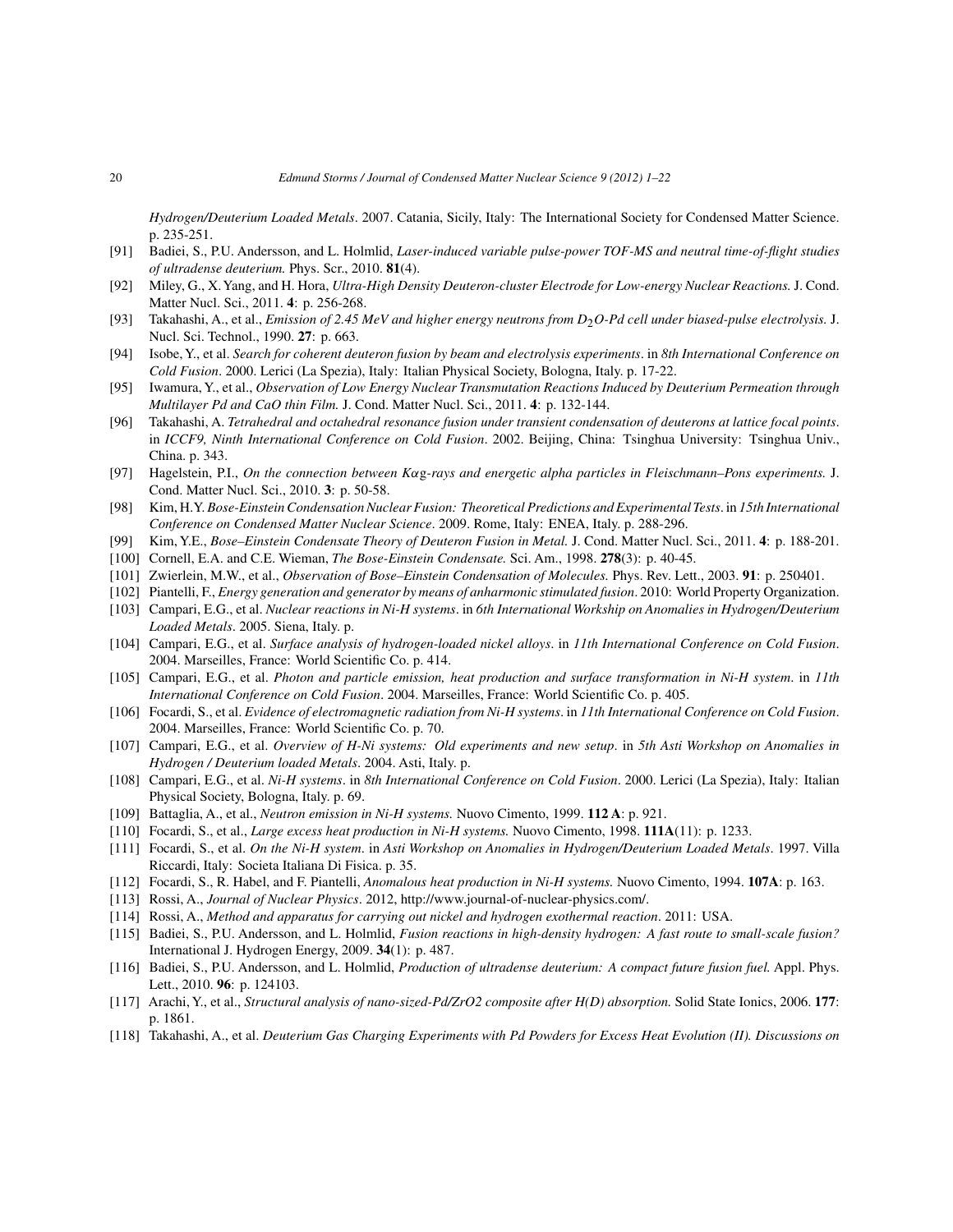*Experimental Results and Underlying Physics*. in *The 9th Meeting of Japan CF-Research Society.* 2009. Shizuoka, Japan: www.lenr.org. p.

- [119] Celani, F., et al. *High temperature deuterium absorption in palladium nano-particles*. in *International Conference on Condensed Matter Nuclear Science , ICCF-13*. 2007. Sochi, Russia: Tsiolkovsky Moscow Technical University. p. 181.
- [120] Mansoori, G.A., P.L. Barros de Araujo, and E. Silvano de Araujo, *Diamondoid molecules*. 2012: World Scientific, Impertial College Press.
- [121] Dmitriyeva, O., et al. *Deuterium & hydrogen loading into nano-Pd on zeoliteand alumina matrices at low pressures*. in *ICCF-16*. 2011. Chenni, India. p.
- [122] Frisone, F., *Theoretical model of the probability of fusion between deuterons within deformed crystalline lattices with microcracks at room temperature.* Fusion Sci. & Technol., 2001. **40**: p. 139.
- [123] McIntyre, R. *Proposal for an experiment designed to seek evidence for cold fusion*. in *Tenth International Conference on Cold Fusion*. 2003. Cambridge, MA: World Scientific Publishing Co. p. 611.
- [124] Liaw, B.Y., et al., *Elevated-temperature excess heat production in a Pd + D system.* J. Electroanal. Chem., 1991. **319**: p. 161.
- [125] Harris, P.J.F., *Carbon nanotube science*. 2009, New York: Cambridege Univ. Press. 301.
- [126] Mills, R., *The grand unified theory of classical quantum mechanics*. 2006, Ephrata, PA: Cadmus Professional Communications. 1450.
- [127] Frisone, F. *Probability of deuteron plasmon fusion at room temperature within microcracks of crystalline lattices with deuterium loading*. in *8th International Conference on Cold Fusion*. 2000. Lerici (La Spezia), Italy: Italian Physical Society, Bologna, Italy. p. 443.
- [128] Bockris, J.O.M. and P.K. Subramanyan, *The equivalent pressure of molecular hydrogen in cavities within metals in terms of the overpotential developed during the evolution of hydrogen.* Electrochim. Acta, 1971. **16**: p. 2169.
- [129] Vigier, J.P. *New hydrogen energies in specially structured dense media: capillary chemistry and capillary fusion*. in *Third International Conference on Cold Fusion, "Frontiers of Cold Fusion"*. 1992. Nagoya Japan: Universal Academy Press, Inc., Tokyo, Japan. p. 325.
- [130] Chien, C.-C., et al., *On an electrode producing massive quantities of tritium and helium.* J. Electroanal. Chem., 1992. **338**: p. 189-212.
- [131] Schwinger, J., *Cold fusion: a hypothesis.* Z. Naturforsch., 1990. **45A**: p. 756.
- [132] Fiarman, S. and W.E. Meyerhof, *Energy levels of light nuclei A=4.* Nucl. Phys. A, 1973. **206**(1): p. 1-64.
- [133] Mosier-Boss, P.A., et al., *Comparison of Pd/D co-deposition and DT neutron generated triple tracks observed in CR-39 detectors.* Eur. Phys. J. Appl. Phys., 2010. **51**(2): p. 20901-20911.
- [134] Swartz, M.R. and G. Verner, *Bremsstrahlung in hot and cold fusion.* J. New Energy, 1999. **3**(4): p. 90-101.
- [135] Sinha, K.P. and A. Meulenberg, *Lochon-mediated low-energy nuclear reactions.*J. Cond. Matter Nucl. Sci., 2012. **6**: p. 55-63.
- [136] Kim, Y.E. and T.E. Ward, *Bose–Einstein condensation nuclear fusion: Role of monopole transition.* J. Cond. Matter Nucl. Sci., 2012. **6**: p. 101-107.
- [137] Chubb, S.R., *Resonant electromagnetic interaction in low-energy nuclear reactions*, in *ACS Symposium Series 998, Low-Energy Nuclear Reactions Sourcebook*, J. Marwan and S.B. Krivit, Editors. 2008, American Chemical Society: Washington, DC. p. 99.
- [138] Storms, E.K., *A study of those properties of palladium that influence excess energy production by the Pons-Fleischmann effect.* Infinite Energy, 1996. **2**(8): p. 50.
- [139] Bockris, J.O.M., D. Hodko, and Z. Minevski, *Fugacity of hydrogen isotopes in metals: degradation, cracking and cold fusion.* Proc. Electrochem. Soc, 1992. **1992**: p. 92.
- [140] Kopecek, R. and J. Dash, *Excess heat and unexpected elements from electrolysis of heavy water with titanium cathodes.* J. New Energy, 1996. **1**(3): p. 46.
- [141] Klopfenstein, M.F. and J. Dash. *Thermal imaging during electrolysis of heavy water with a Ti cathode*. in *The Seventh International Conference on Cold Fusion*. 1998. Vancouver, Canada: Eneco Inc. p. 98.
- [142] Dash, J. and Q. Wang. *Anomalous Silver on the Cathode Surface after Aqueous Electrolysis*. in *15th International Conference on Condensed Matter Nuclear Science*. 2009. Rome, Italy: ENEA, Italy. p. 38-41.
- [143] Bashkirov, Y.A., et al., *Observation of neutron emission from electrolysis of heavy water.* Pis'ma Zh. Tekh. Fiz., 1990. **16**(19):